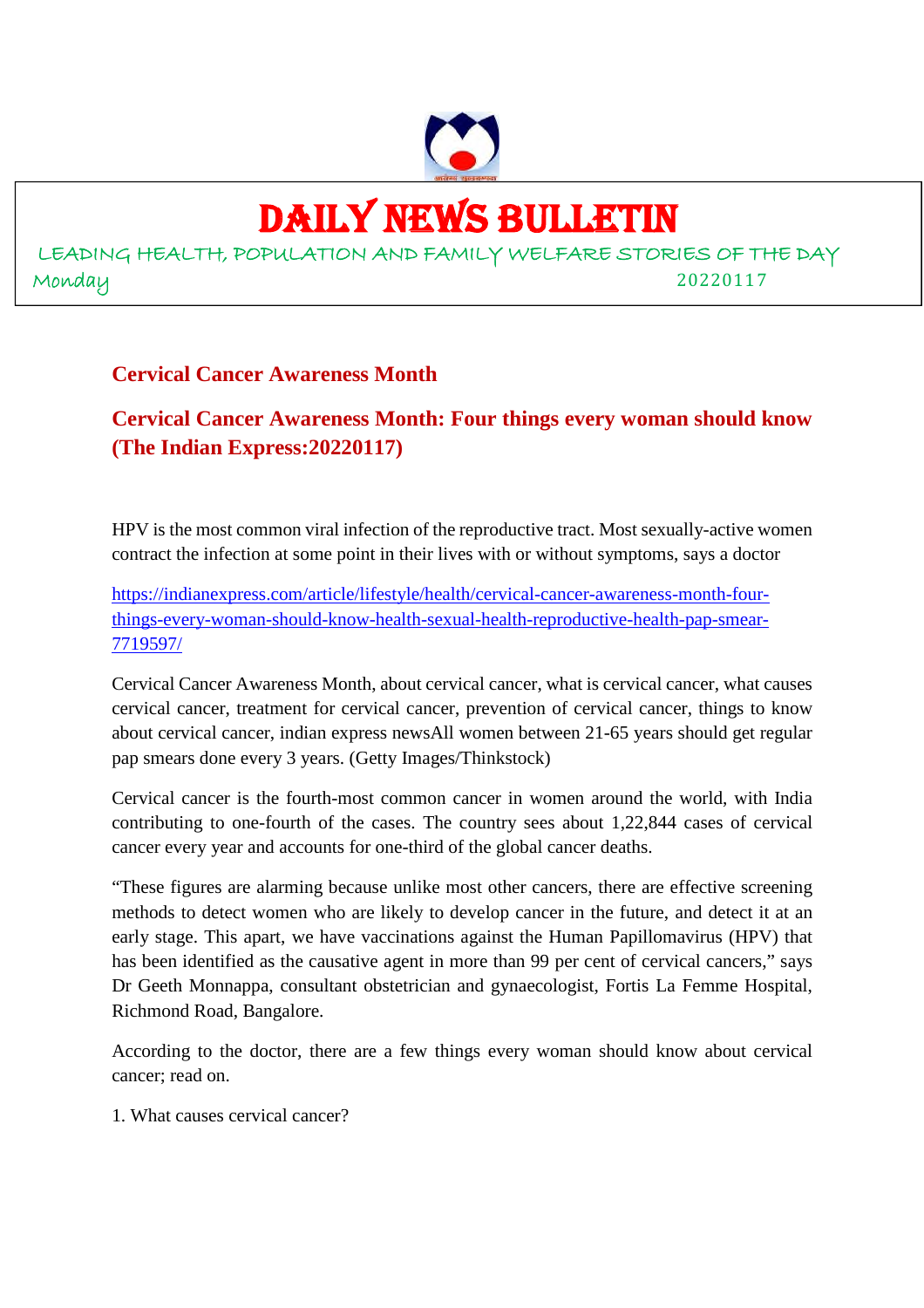HPV causes most of the cancers and it takes 15-20 years from contracting the infection to developing cancer. This gives a large window to identify women at high risk of developing cancer.

"Gardasil 9, now available in India, protects against seven high-risk strains causing cancer and two strains that cause genital warts, and confers better protection in comparison to older vaccines. If given to all girls prior to the onset of sexual activity, it can result in a drastic reduction of the number of cervical cancers," Dr Monnappa says.

HPV is the most common viral infection of the reproductive tract. Most sexually-active women contract the infection at some point in their lives with or without symptoms.

There are more than 100 types of HPV, of which about 14 strains are the high-risk types responsible for cancer. Most infections in women clear without any intervention within 2 years. In a few, the high-risk strains of the virus persist in the body beyond 2 years, get integrated with the cells and progress to cervical cancer. Regular screening is the key for early detection.

ALSO READ |World Cancer Day: Oncologists share essential health tips to prevent cancer

2. Warning signs and symptoms

– Abnormal bleeding: Excessive bleeding during the menstrual cycle, bleeding in-between the periods or bleeding after intercourse needs immediate attention and evaluation.

– Postmenopausal bleeding: Bleeding after cessation of periods for a year needs a complete evaluation to rule out cancers of the uterus and cervix.

– Foul smelling discharge from vagina: Although this is often due to vaginal infection, vaginal discharge emitting a foul odour could be a symptom of cervical cancer.

– Severe lower-back strain: This often occurs in advanced stages of cervical cancer.

3. Importance of early detection

Pap Smear

What is it?

It looks for changes in the cells of the cervix that might become cancerous.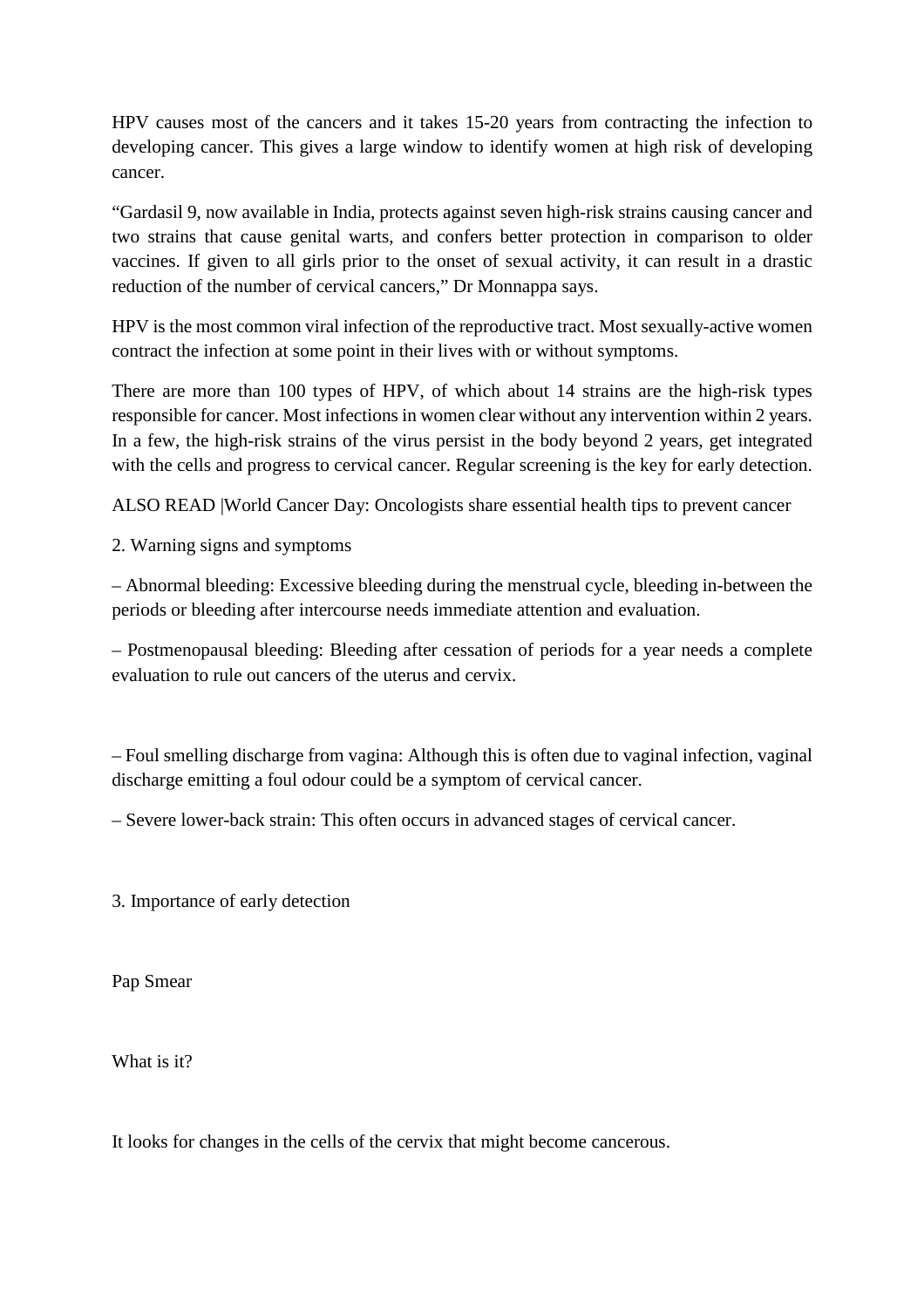How is it done?

It's done as an outpatient procedure, where a metal or plastic instrument is inserted to widen the vagina and visualise the mouth of the uterus (cervix). A few cells are taken from the cervix for microscopic examination.

Is it painful?

One may feel a slight discomfort similar to that felt during a vaginal examination.

All women between 21-65 years should get regular pap smears done every 3 years. If a woman is screened with HPV DNA along with a pap smear after 25 years (preferred over pap test alone), the screening interval can be increased to 5 years.

When can one stop screening for cervical cancer?

After 65 years if the previous 3 reports have been normal, and after a hysterectomy (removal of the uterus) for a non-cancerous condition.

Should one continue to screen after taking the HPV vaccine?

Yes, since the vaccine is not 100 per cent effective against cervical cancer and doesn't cover all high-risk strains of the virus.

4. A cancer that can be prevented

HPV vaccine

Ideal age for vaccination: 9-14 years before the onset of sexual activity.

Dosage: 2 doses 6 months apart.

After 15-45 years: 3 doses recommended.

"Safe sexual practices, use of condoms, limiting the number of sexual partners can reduce the risk of developing an HPV infection and cancer," the doctor explains.

1Recite poetry, observe works of Indian masters or explore ceramic art in Delhi this week

2Delhi: Over 90 inmates, 80 jail staffers have tested positive for Covid-19

3'Cold day' conditions on IMD's forecast for Delhi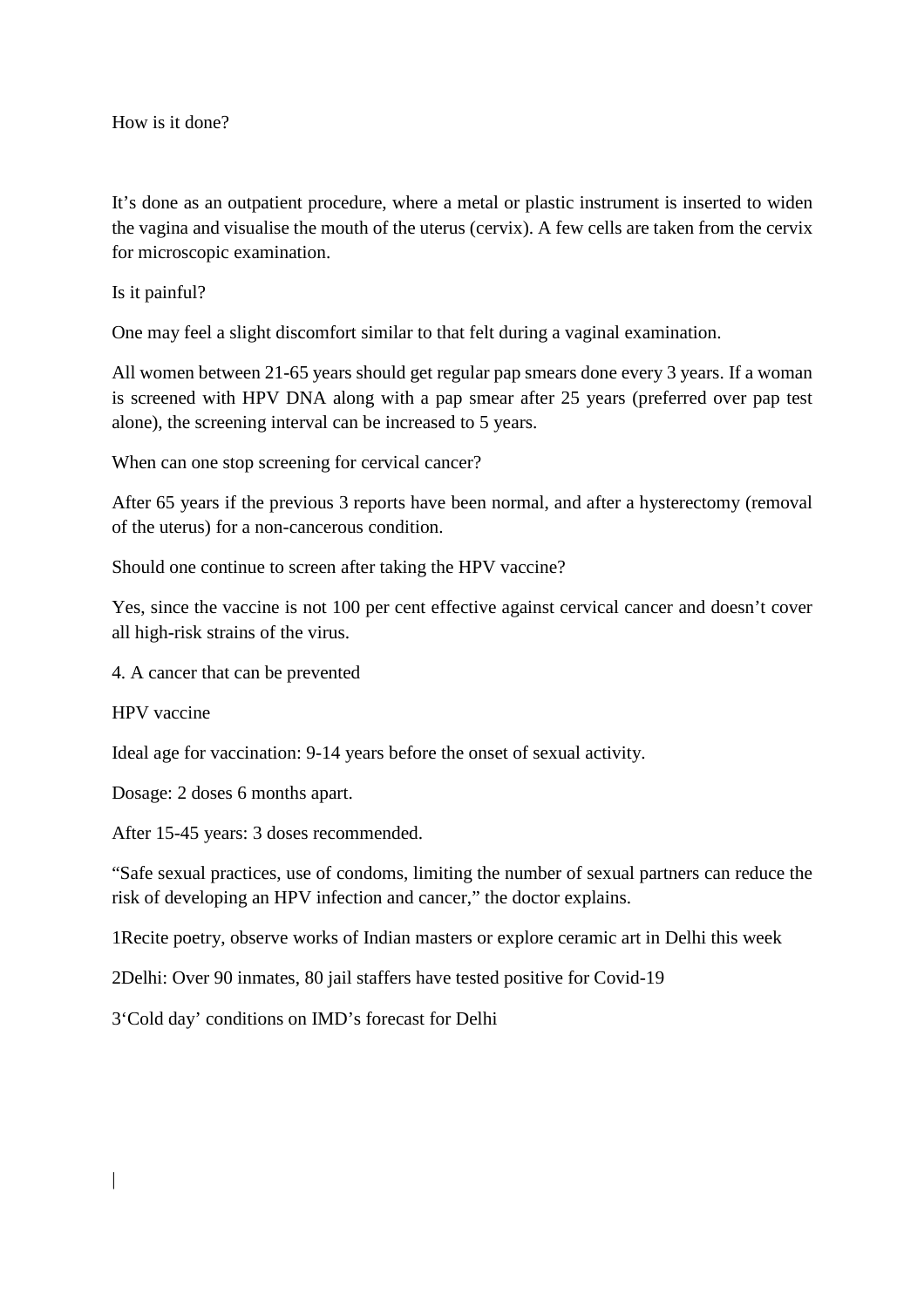#### **Health benefits of soaking up the sun**

#### **Health benefits of soaking up the sun, and how much exposure is safe (The Indian Express:20220117)**

https://indianexpress.com/article/lifestyle/health/vitamin-d-health-benefits-of-sun-how-muchexposure-is-safe-7725849/

While the right amount of sun exposure depends on skin type, age, health, diet, and where you live, a general 5-15 minutes is great if you want to reap multiple benefits.

sonali bendreOptimal exposure to sunlight has multiple health benefits. (Photo: Sonali Bendre/ Instagram)

Humans are diurnal, which means exposure to natural light is crucial to our well-being. Mental and physical health gets supported by viewing light through the eyes which then gets transmitted to all parts of the body.

Sitting in the sun, or even exposure to natural sunlight on a daily basis, has more benefits than just helping boost vitamin D levels.

Recently, Sonali Bendre and Shilpa Shetty had shared pictures on their Instagram, wherein they were seen soaking up some winter sun.

While the right amount of sun exposure depends on skin type, age, health history, your diet, and of course, where you live, a general 5-15 minutes is great if you want to reap multiple benefits. Don't forget to load up on the sunscreen and wear sunglasses.

ALSO READ |Have you been applying sunscreen the proper way? Find out

Here are some benefits of it, beyond just spiking vitamin D levels in the body.

#### Better sleep

A 2014 study by the National Library of Medicine titled Optimal Schedules of Light Exposure for Rapidly Correcting Circadian Misalignment found the best way to adjust to a new time zone is by exposing yourself to the sunlight in the morning. It helps keep your circadian rhythm in harmony as natural light signals your body to wake up and sets your internal clock in motion. This, in turn, also helps you sleep at night as melatonin, triggered by darkness, is released.

Exposure to sunlight in the AM has also been associated with a lower body mass index, according to a 2014 study published in Plos One journal, titled 'Timing and Intensity of Light Correlate with Body Weight in Adults'. Mass index is a measure that takes weight and height into account. This was also attributed to better sleep cycles which is important in one's weight loss and management journey. One of the best ways to burn calories as well as get some sun is to take your workout outdoors in the morning, or going for a brisk walk.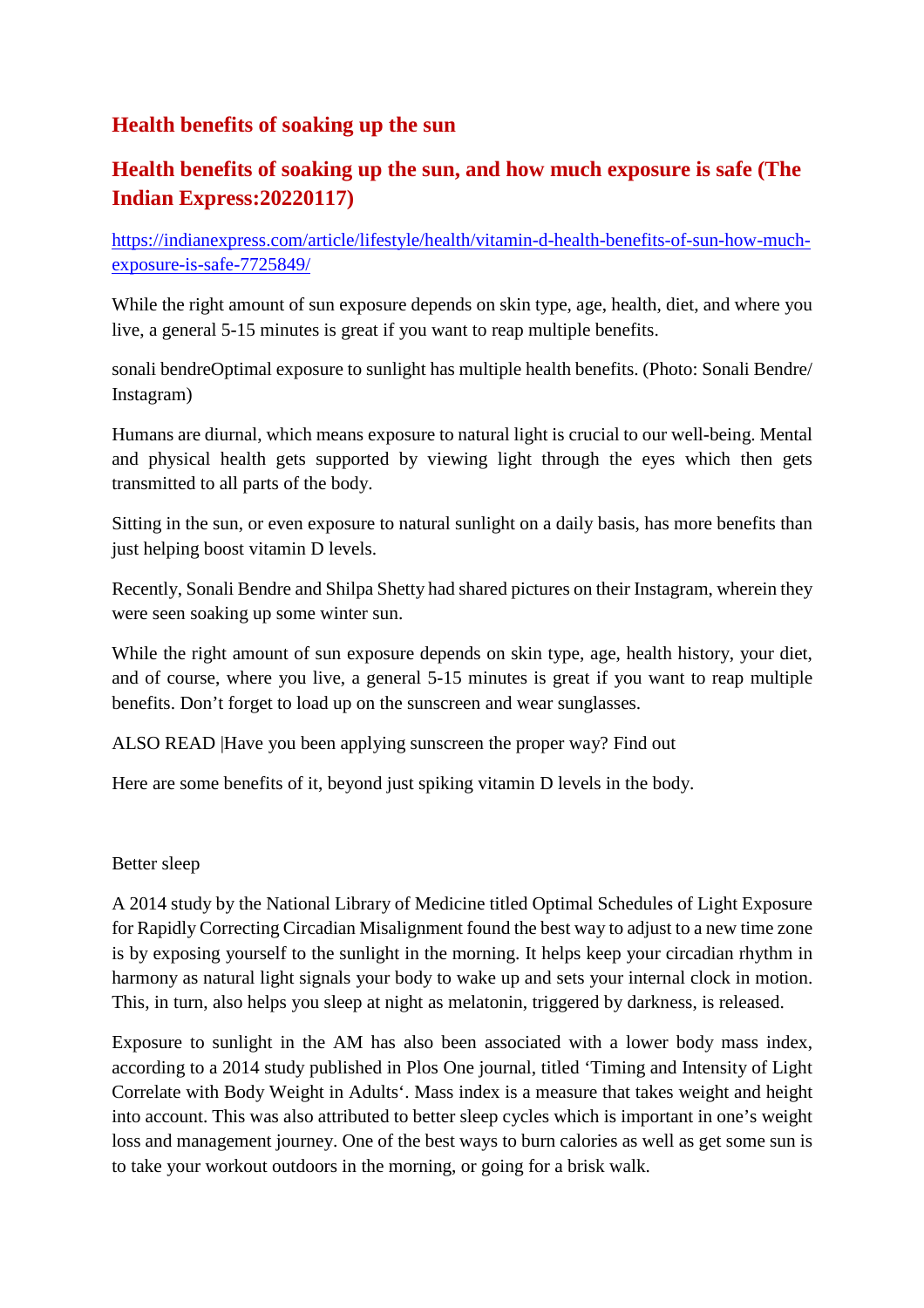#### Emotional well-being

Seasonal affective disorder (SAD) due to lack of sun during long, cold winters is one of the strongest examples of the fact that sunlight is an important factor that impacts our emotional well-being. The serotonin, a hormone associated with boosting mood, triggered by sunlight helps keep you focused, energised. This is one of the reasons phototherapy, or light therapy, is considered one of the major treatments for depression with seasonal pattern.

#### Eye health

Getting moderate amount of light during teen and young adult years has been proven to lessen the risks of near-sightedness, says a 2016 study published by Michigan State University titled The Benefit of Daylight for Our Eyesight.

NOW IN PREMIUM |The 5:2 diet: A popular way of intermittent fasting to lose weight

Protection against certain cancers

Although excessive exposure to sunlight without the protection of sunscreen can contribute to skin cancer, a moderate amount of sunlight has been proven to to have preventative benefits. A 2008 study published in the Clinical Journal of the American Study of Nephrology titled Vitamin D and Sunlight: Strategies for Cancer Prevention and Other Health Benefits states that those living in regions with more sunlight through the day are less likely to have colon cancer, Hodgkin's lymphoma, ovarian cancer, pancreatic cancer and prostate cancer.

#### Skin issues

Doctors attribute three primary types of skin cancer — melanoma, basal cell carcinoma, and squamous cell carcinoma — with excessive sun exposure. But, according to WHO, skin exposure is recommended by doctors for the treatment of certain skin issues like psoriasis, eczema, jaundice, acne and vitiligo.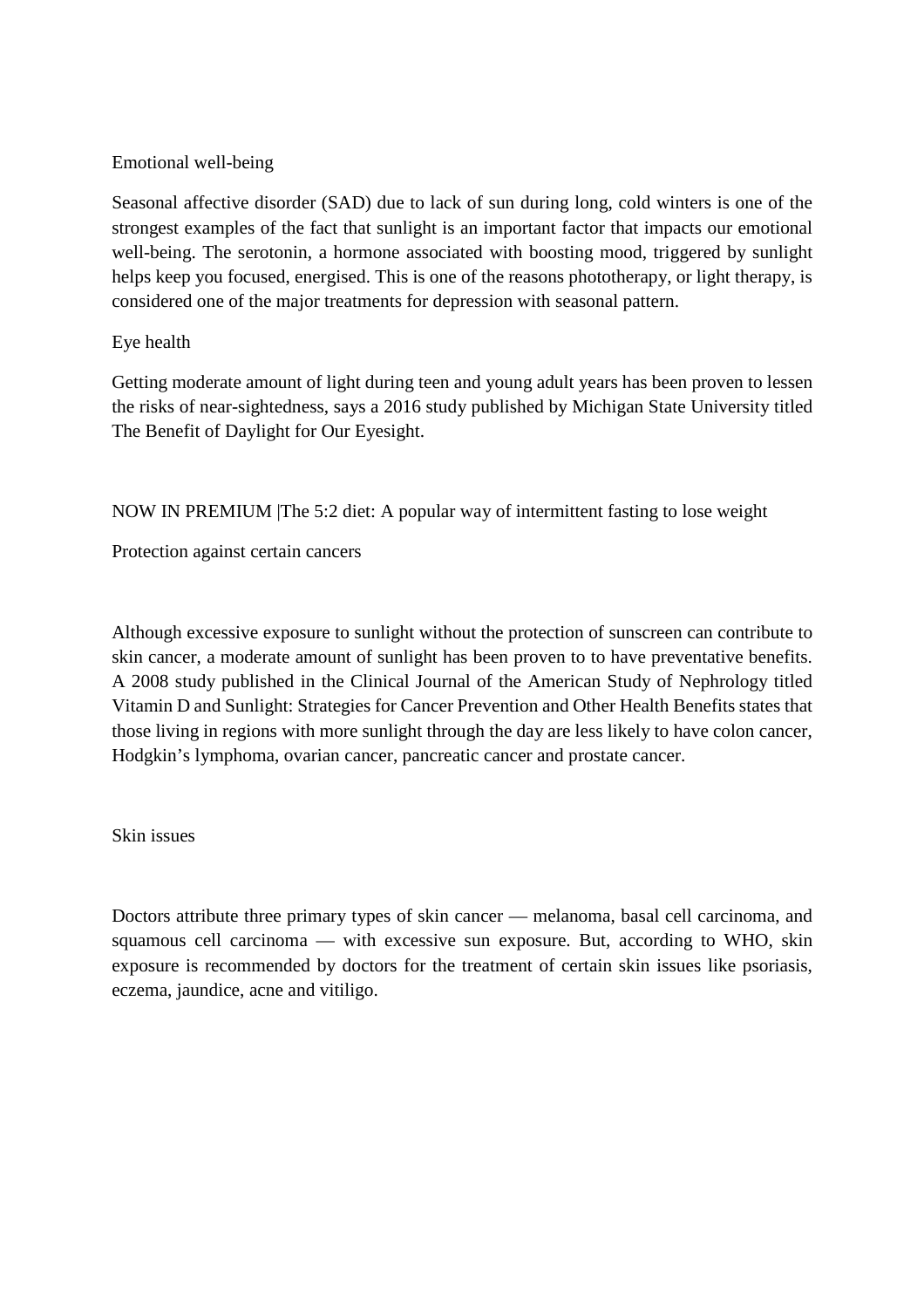#### **vitamin D,**

#### **Muscles starve in the absence of vitamin D, study of mice finds (The Hindu: 20220117)**

https://www.thehindu.com/sci-tech/science/muscles-starve-in-the-absence-of-vitamin-dstudy-of-mice-finds/article38275243.ece

The study examined the molecular nature of muscle dysfunction in mice, in the absence of vitamin D

Skeletal muscles normally brim with energy, yet they starve in the absence of Vitamin D, says recent research led by Aneeshkumar A. G. of National Institute of Immunology, New Delhi. This research demonstrates that glycogen stored in the skeletal muscles is not converted into a usable form of energy without Vitamin D.

Usually, the glucose absorbed from the food is converted into glycogen and stored in the skeletal muscle. This stored energy reserve is used by muscles to

#### **Covaxin booster increases**

#### **Covaxin booster increases neutralising antibodies, study finds (The Hindu: 20220117)**

https://www.thehindu.com/sci-tech/science/covaxin-booster-increases-neutralisingantibodies-study-finds/article38275378.ece

The control arm of the study had 93 participants and the intervention arm had 91 participants, but most of these people were under 55 years

A joint study by Bharat Biotech and ICMR has provided the first evidence of the immune response of a homologous booster six months after the second dose. The randomised control trial was carried out on 184 participants belonging to the phase-2 trial arm that received 6 microgram of the vaccine for both first and second dose.

The booster dose was found to be safe. The most frequent adverse events reported were mild and transient pain and itching at the injection site.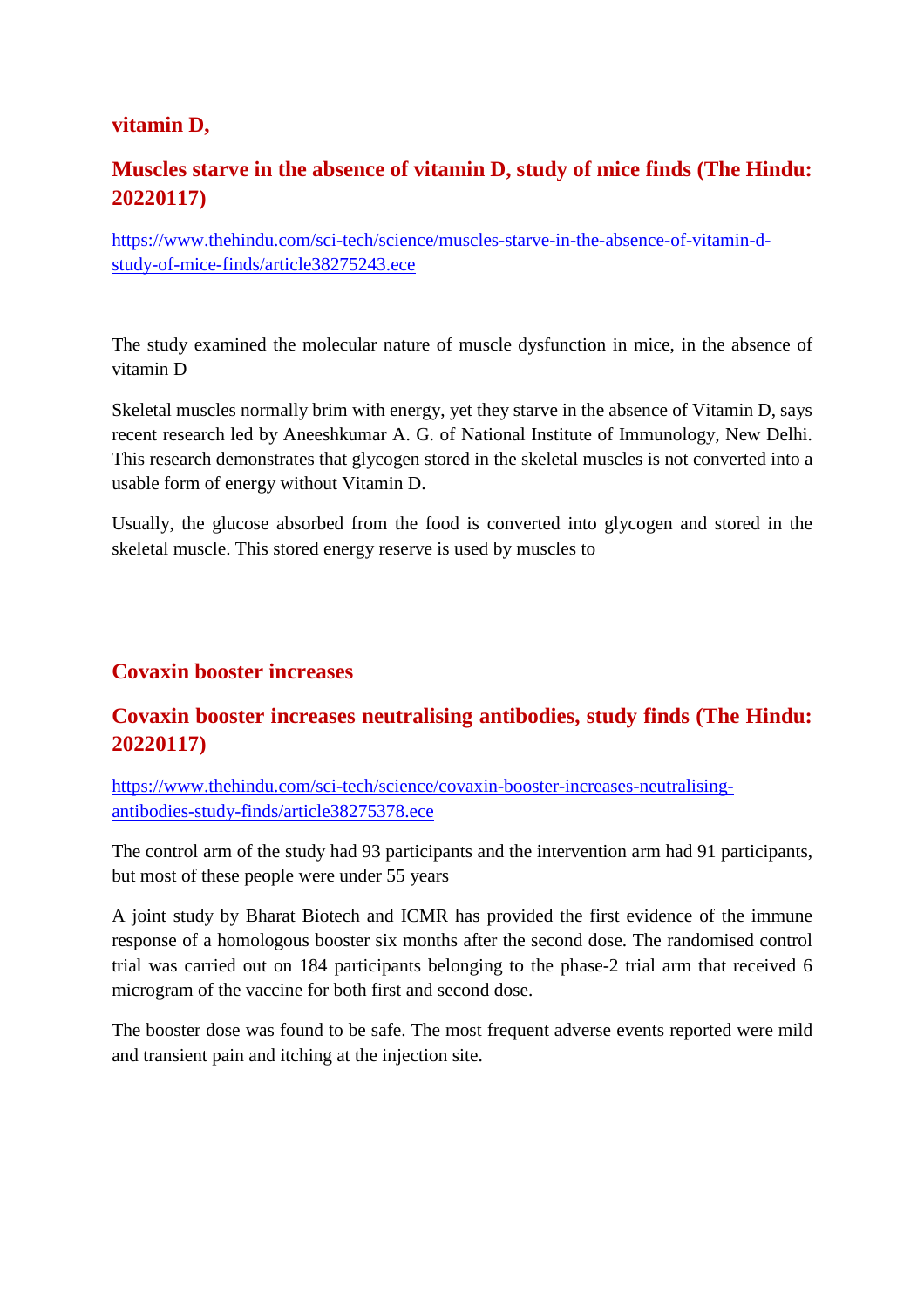#### **Zero-COVID" strategies**

#### **The efficiency of "Zero-COVID" strategies (The Hindu: 20220117)**

https://www.thehindu.com/sci-tech/health/the-efficiency-of-zero-covidstrategies/article38280970.ece

Why is China's method to contain Omicron under strain? How is the public reacting to the continued isolation and lockdowns?

The story so far: On January 15, China's capital, Beijing, reported its first case of the Omicron variant, two weeks ahead of its hosting of the Winter Olympics. This followed cases in Tianjin as well as an outbreak of the Delta variant in December in Xian, which reported the most cases of any city in China since the pandemic began in Wuhan in early 2020. The recent cases have sparked a debate on whether China's "Zero-COVID" strategy and stringent lockdowns are sustainable two years into the pandemic.

#### **New Cases**

#### **India records 2.58 lakh new Covid cases, 385 more deaths (The Tribune:20220117)**

https://www.tribuneindia.com/news/nation/india-records-2-58-lakh-new-covid-cases-385 more-deaths-362008

The number of active Covid cases has increased to 16,56,341, the highest in around 230 days

India saw a single-day rise of 2,58,089 new coronavirus infections taking the tally of cases to 3,73,80,253, which included 8,209 cases of the omicron variant detected so far, according to data updated by the Union Health Ministry on Monday.

A total of 8,209 cases of the omicron variant have been detected across 29 states and union territories, out of which 3,109 have recovered or migrated.

Maharashtra recorded the maximum 1,738 cases of the omicron variant, followed by West Bengal 1,672, Rajasthan 1,276, Delhi 549, Karnataka 548 and Kerala 536 cases.

According to experts, it is not possible to undertake genome sequencing of each and every sample but this current wave is largely being driven by omicron.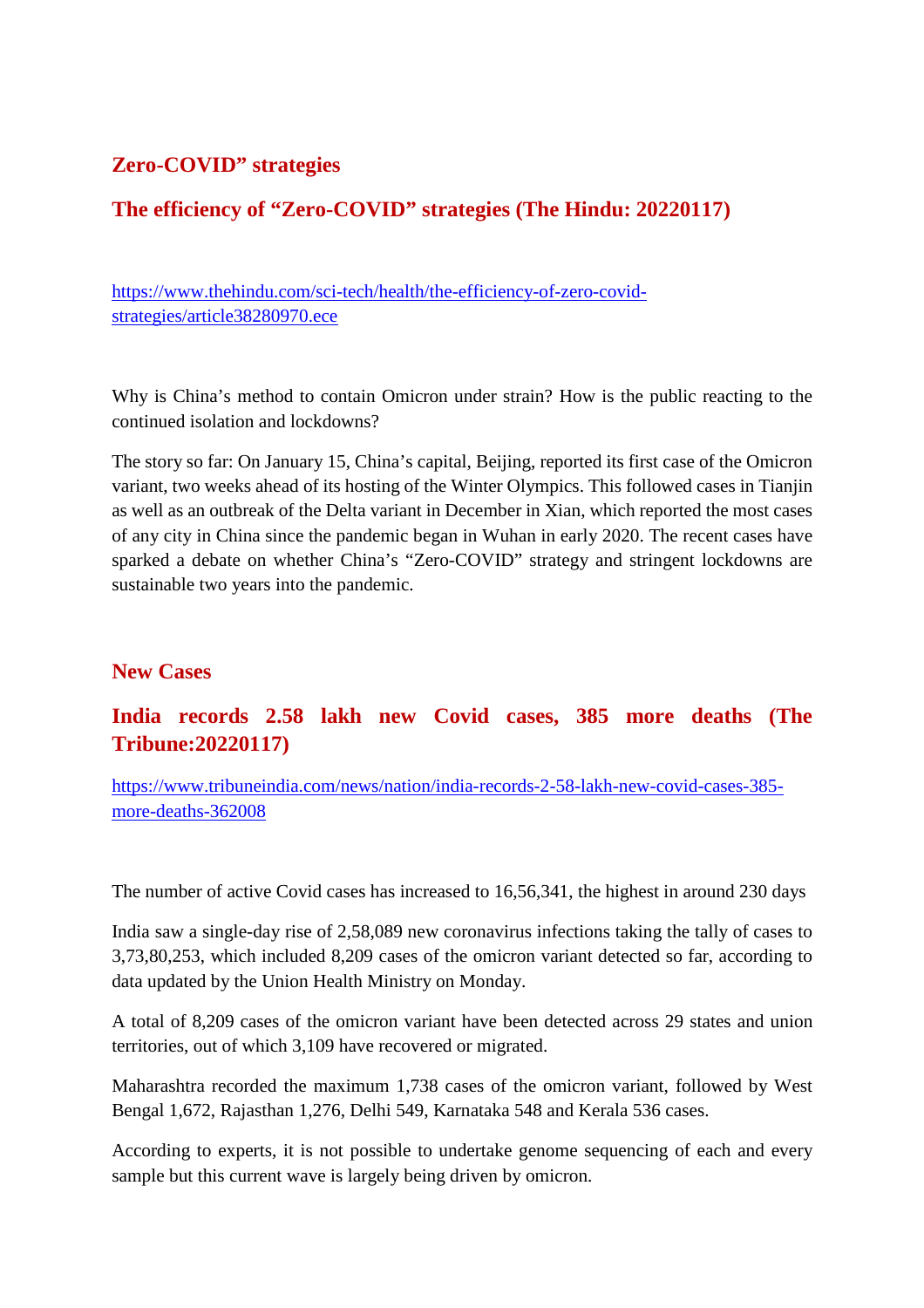The number of active Covid cases has increased to 16,56,341, the highest in around 230 days, while the death toll has climbed to 4,86,451 with 385 daily fatalities, the data updated at 8 am stated.

The active cases account for 4.43 per cent of the total infections, while the national Covid recovery rate has decreased to 94.27 per cent, the ministry said.

An increase of 1,05,964 cases has been recorded in the active Covid caseload in a span of 24 hours.

The daily positivity rate was recorded at 19.65 per cent, while the weekly positivity rate was 14.41 per cent, according to the ministry.

The number of people who have recuperated from the disease surged to 3,52,37,461, while the case fatality rate was recorded at 1.3 per cent.

The cumulative doses administered in the country so far under the nationwide Covid vaccination drive has exceeded 157.2 crore.

The 385 new fatalities included 158 from Kerala and 36 from West Bengal.

A total of 4,86,451 deaths have been reported so far in the country, including 1,41,808 from Maharashtra, 50,832 from Kerala, 38,431 from Karnataka, 36,989 from Tamil Nadu, 25,363 from Delhi, 22,963 from Uttar Pradesh and 20,088 from West Bengal. PTI

#### **Vaccination Drive**

#### **70% adults fully inoculated as India marks 1 year of Covid vaccination drive (The Tribune:20220117)**

https://www.tribuneindia.com/news/nation/70-adults-fully-inoculated-as-india-marks-1-yearof-vax-drive-361906

93% given 1st dose, 156 cr shots administered | Cases at 8-mth high0

70% adults fully inoculated as India marks 1 year of Covid vaccination drive

India on Sunday marked the first anniversary of the Covid-19 vaccination drive, fully inoculating 70 per cent of its adult population and administering over 156 crore doses.

Himachal first state to inoculate all adults with first dose

Among 4 states/UTs to have achieved full vax target

Kinnaur first fully vaccinated district of the country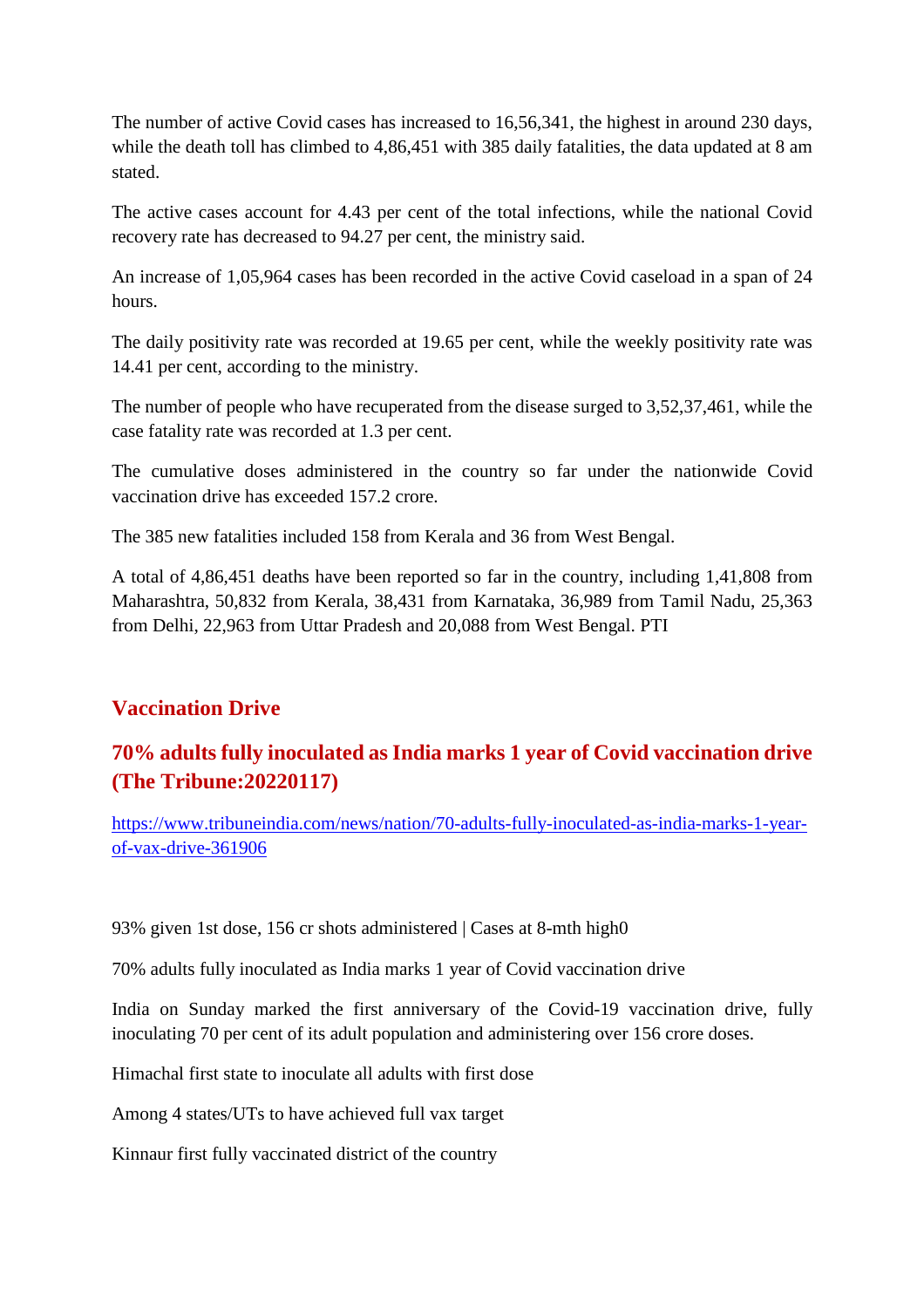#### Omicron a deviant

Omicron is a 'deviant' from the Covid-19 progression. So, two pandemics (one by Delta, other by Omicron) are progressing together, says virologist T Jacob John

Prime Minister Narendra Modi saluted everyone associated with the drive, saying vaccination added great strength to the fight against Covid-19. "The vaccination drive led to saving lives and protecting livelihoods. At the same time, the role of our doctors, nurses and healthcare workers is exceptional. When we see glimpses of people being vaccinated in remote areas, or our healthcare workers taking the vaccines there, our hearts and minds are filled with pride," said the PM, assuring that India's approach to fighting the pandemic would always remain science-based

As India recorded 2,71,202 new Covid cases on Sunday marking an eight-month high and active cases (in need of home or hospital care) touched a 225-day peak of 15,50,377, the PM said the government was augmenting health infrastructure and urged everyone to keep following Covid protocols to overcome the pandemic.

| State/UT       | 1st dose | 2nd dose |
|----------------|----------|----------|
| Himachal       | 107.9    | 100      |
| <b>J&amp;K</b> | 104      | 101      |
| Chandigarh     | 100      | 97.6     |
| Delhi          | 100      | 78.5     |
| Haryana        | 100      | 76.4     |
| Uttarakhand    | 98.9     | 82.9     |
| Punjab         | 78.3     | 46.2     |

# **VAX COVERAGE (%)**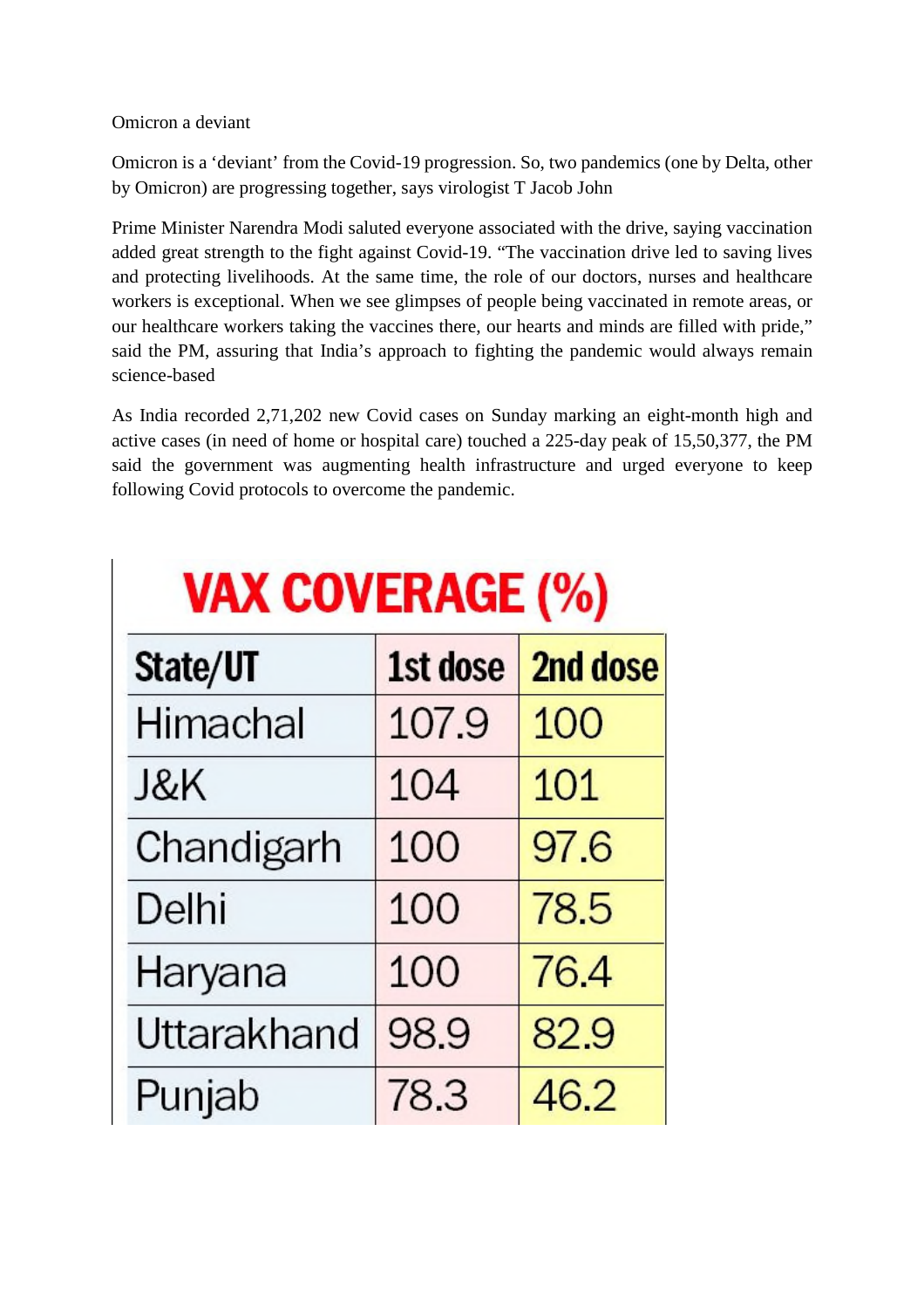#### **Vaccination**

#### **Vaccination added great strength to fight against Covid: PM Modi (The Tribune:20220117)**

https://www.tribuneindia.com/news/nation/vaccination-added-great-strength-to-fight-againstcovid-pm-modi-361768

Salute everyone associated with the vaccination campaign, he says

Vaccination added great strength to fight against Covid: PM Modi

Lauding India's Covid-19 vaccination drive as it completes a year, Prime Minister Narendra Modi on Sunday said it has added great strength to the fight against the pandemic and has resulted in saving lives and protecting livelihoods.

When the pandemic first struck, not much was known about the virus. However, our scientists and innovators immersed themselves in developing vaccines, he noted.

India feels proud that our nation has been able to contribute to fighting the pandemic through vaccines, Modi tweeted.

"I salute each and every individual who is associated with the vaccination drive," he said, adding that the role of our doctors, nurses, and healthcare workers is exceptional.

"When we see glimpses of people being vaccinated in remote areas, or our healthcare workers taking the vaccines there, our hearts and minds are filled with pride," he said.

The prime minister asserted that India's approach to fighting the pandemic will always remain science-based.

Health infrastructure is also being augmented to ensure that fellow citizens get proper care, he said, asking people to keep following all Covid-19 related protocols.

The countrywide vaccination drive against Covid-19 on Sunday completed one year, during which over 156.76 crore vaccine doses were administered.

According to Health Ministry officials, over 92 per cent of the adult population have received at least one dose while over 68 per cent have been fully vaccinated.

The Centre will issue a postal stamp on Sunday afternoon to mark the completion of one year of the inoculation drive.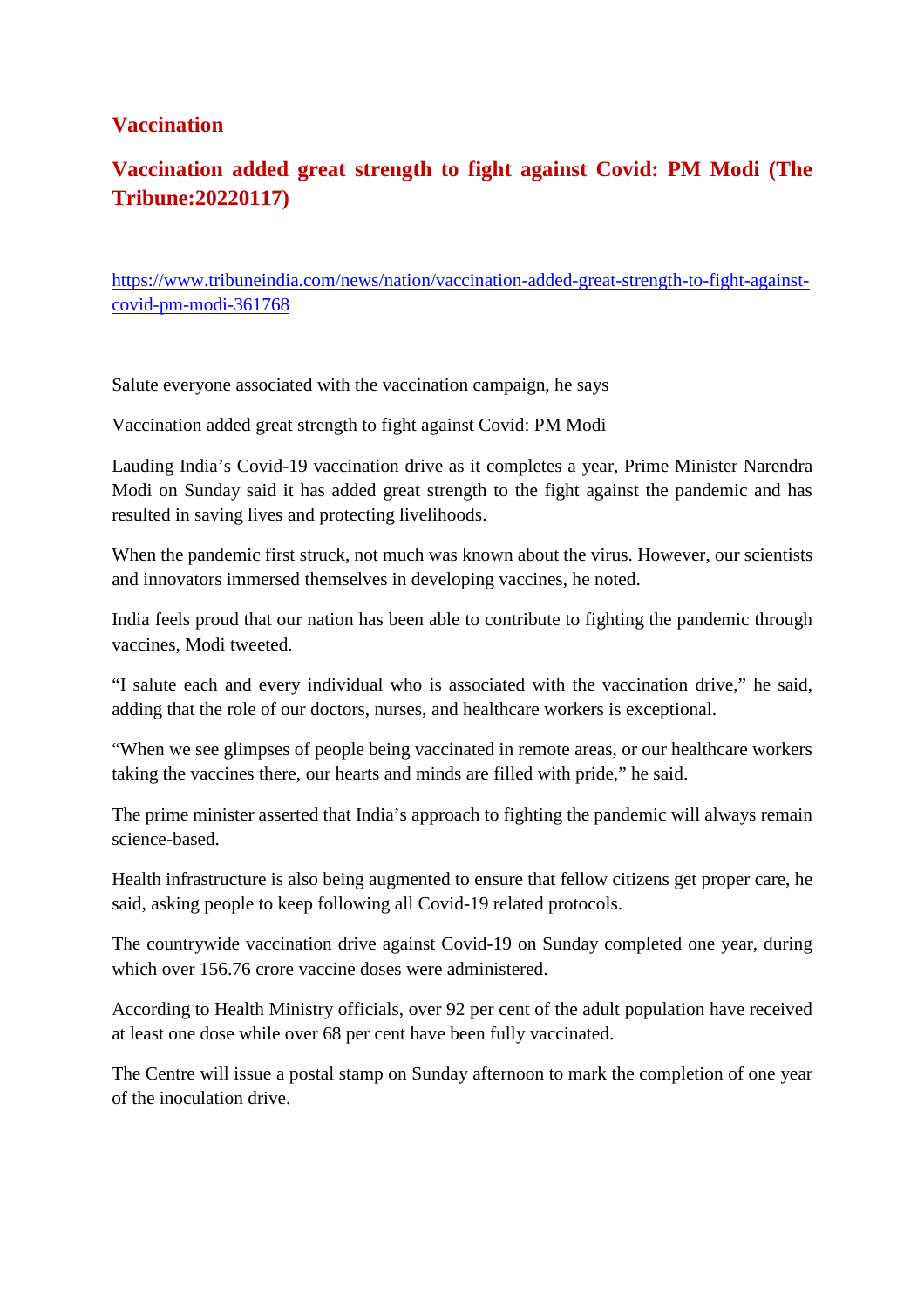#### **Omicron 'deviant'**

#### **Omicron 'deviant' from Covid pandemic progression script: Virologist (The Tribune:20220117)**

https://www.tribuneindia.com/news/nation/omicron-a-deviant-from-covid-pandemicprogression-script-virologist-361771

We must think of two pandemics going on side by side—Delta and close relatives, and Omicron and its variants in the future, he says

Omicron 'deviant' from Covid pandemic progression script: Virologist

A health worker collects swab sample of a woman for Covid-19 test, amid concerns over rising Omicron cases in Gurugram on Saturday. PTI photo

Omicron is a "deviant" from the Covid-19 pandemic progression script and so it must be postulated that two pandemics are going on side by side, one by the Delta and close relatives and the other by the latest variant of concern, said noted virologist Dr T Jacob John.

Speaking to PTI on how the pandemic can now be expected to progress, he pointed out that Omicron is not "fathered, or mothered, by Wuhan-D614G, Alpha, Beta, Gamma, Delta, Kappa or Mu and that much is for sure".

"So in my opinion, this is a variant of unknown proximal parentage but great, great grandparent was Wuhan-D614G... We shall see as the pandemic progresses," John, a former director of the ICMR's Centre of Advanced Research in Virology, said.

D614G refers to an amino acid mutation in this protein that has become increasingly common in SARS-CoV-2 viruses from around the world.

"Since Omicron is illegitimate or 'deviant' from Covid-19 pandemic progression script, we must think of two pandemics going on side by side—Delta and close relatives, and Omicron and its variants in the future."

"Diseases caused by them are also different. One is Pneumonia-hypoxia-multiorgan damage disease but the other an upper/middle respiratory disease that pushes pre-existing chronic disease or old age beyond the wall," he said.

Asked if the peak of the third wave has been reached since cases have started plateauing in some places, John said metro cities started first and will finish first.

"All put together, this is a national epidemic," he said.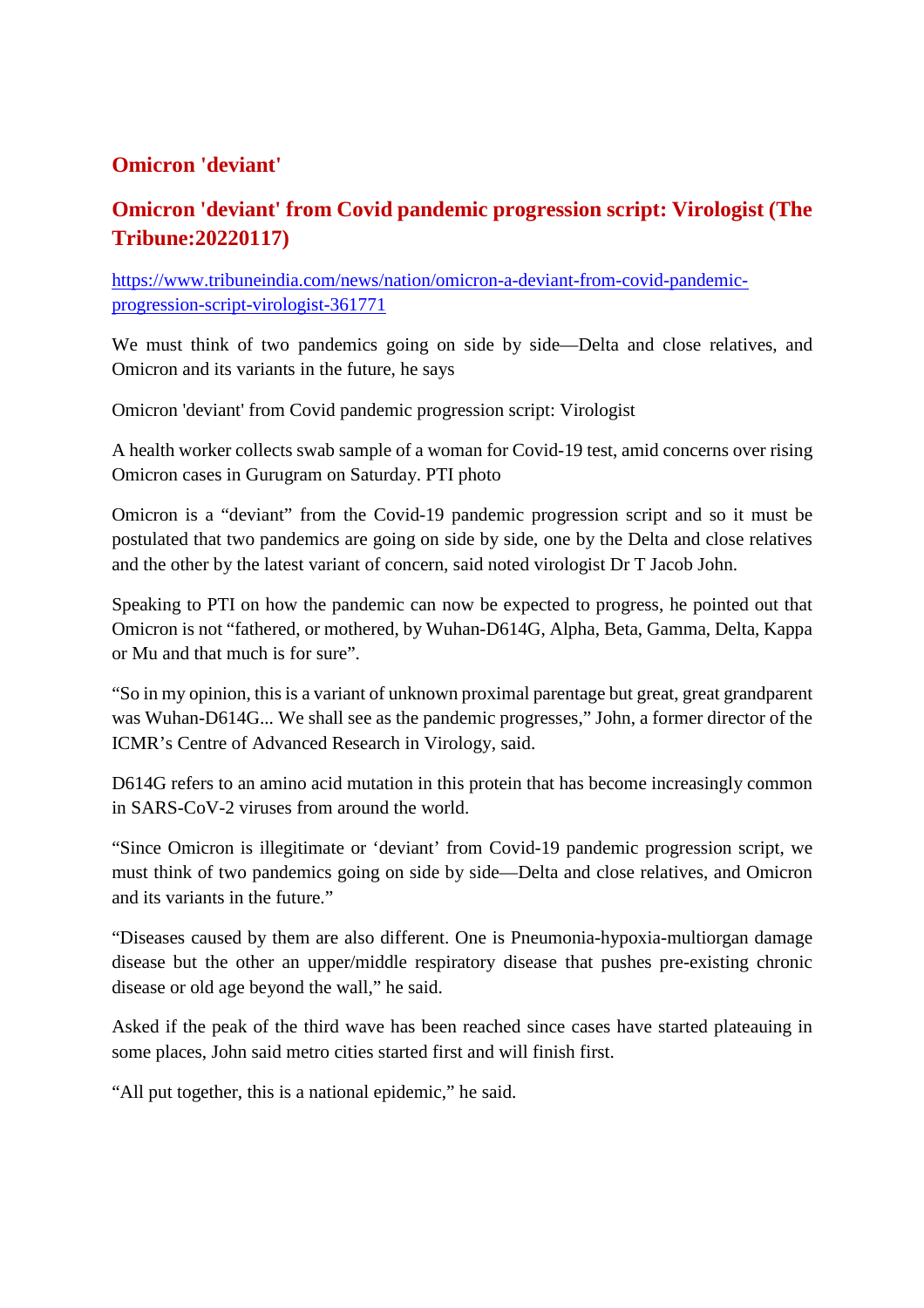On whether the upcoming Covid-19 variants would be more infectious but less lethal, John said generally new pathogens get adapted to human hosts and in the process tend to become more infectious and less pathogenic, within limits.

"Time frame is long, not one or two years... Remember, Delta came late but was both fasterspreading and more pathogenic," he said.

Omicron, the highly infectious variant of coronavirus, is driving the third wave of Covid-19 pandemic in India.

The country registered 2,71,202 new coronavirus infections, taking the tally of Covid-19 cases to 3,71,22,164, including 7,743 cases of the Omicron variant, according to the Union Health Ministry data on Sunday.

#### **Omicron has changed Covid's symptoms**

#### **How Omicron has changed Covid's symptoms (The Tribune:20220117)**

Loss of taste and smell is now much less likely to affect Covid-positive people, striking just a third of those it was previously

https://www.tribuneindia.com/news/health/how-omicron-has-changed-covids-symptoms-361557

Omicron, which is spreading like a wildfire across the globe, has changed the symptoms of Covid-19 as just 13 per cent of infected people now lose their smell or taste and sore throat is now 80 per cent more common.

According to an analysis by government scientists, Britons who catch the virus are now 80 per cent more likely to suffer a sore throat than they were three months ago when Delta was the dominant strain, reports the Daily Mail.

But the loss of taste and smell is now much less likely to affect Covid-positive people, striking just a third of those it was previously, the report said.

Other hallmarks of the virus such as a runny nose, fever and cough are still just as likely to be experienced by sufferers of the new variant.

The UK Health Security Agency (UKHSA) analysis was based on reports from 174,755 Omicron and 87,930 Delta confirmed cases.

King's College London scientists -- who also study Covid symptoms -- called on the Government to add sore throat to the official Covid warning lists list immediately.

They said they were also seeing fewer people experiencing loss of smell now than when Delta was the main variant.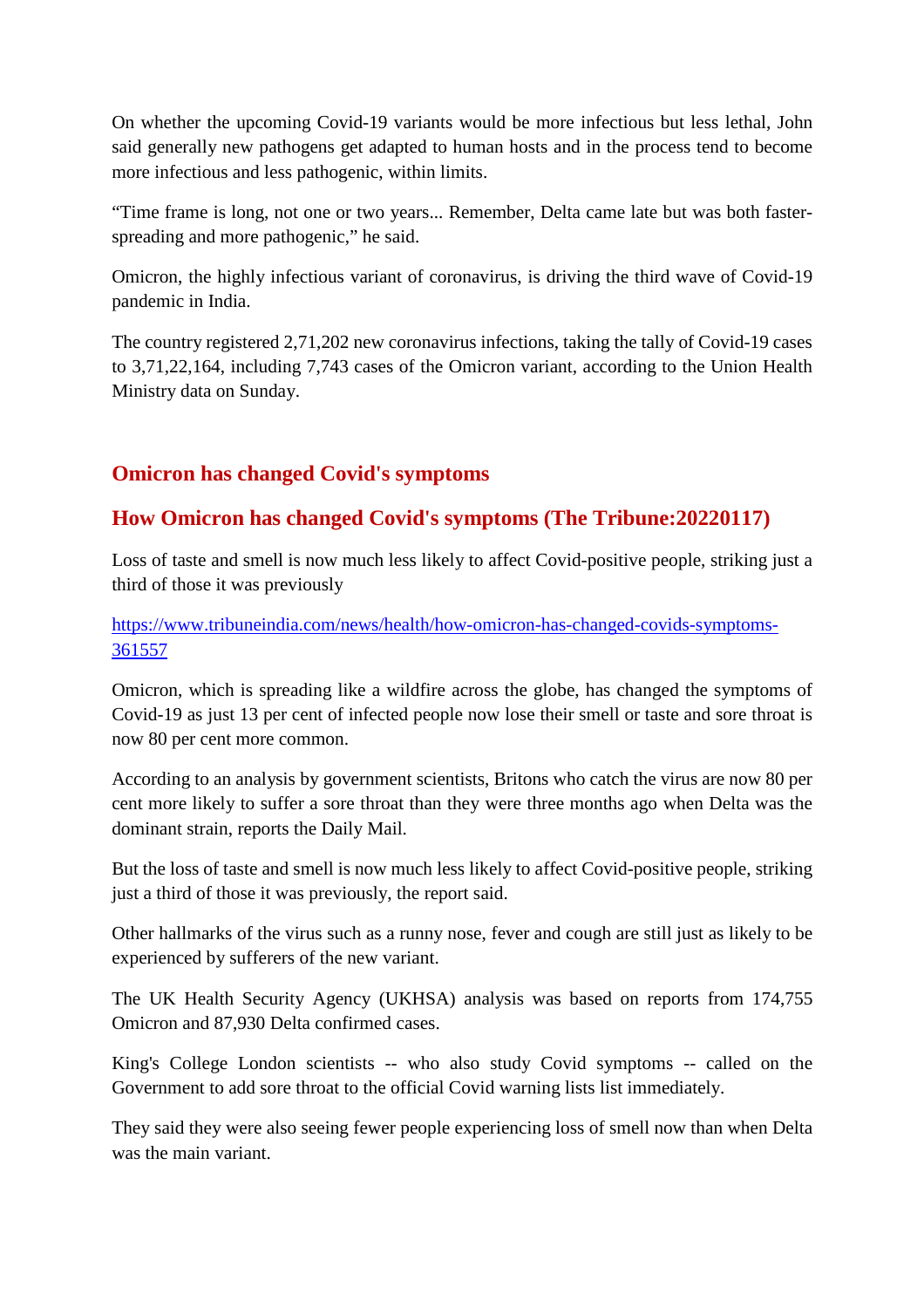For the analysis, participants were asked to mark down which symptoms they had experienced during a confirmed Covid infection.

UKHSA scientists then compared the answers of those with a confirmed Omicron or Delta infection to investigate whether the warning signs had changed.

Up to 90 per cent of participants experienced at least one symptom during their infection.

Positive swabs were analysed to confirm whether someone had Omicron or Delta, the report said.

They found 54 per cent of Omicron-infected people suffered a sore throat, but only 13 per cent said they had a loss of taste and smell.

For comparison, for those with Delta 34 per cent suffered either a sore throat or loss of taste and smell. IANS

#### **Inculation Drive**

#### **1 year on, 70% adults fully vaccinated: Govt (Hindustan Times:20220117)**



https://epaper.hindustantimes.com/Home/ArticleView

: India's national Covid-19 immunisation programme on Sunday completed its first year, with 70% of the country's adult population having been administered two doses, and 93% covered with at least one shot of coronavirus vaccines.

Marking the occasion, Prime Minister Narendra Modi lauded the "exceptional" role of health care workers for a year of hard work.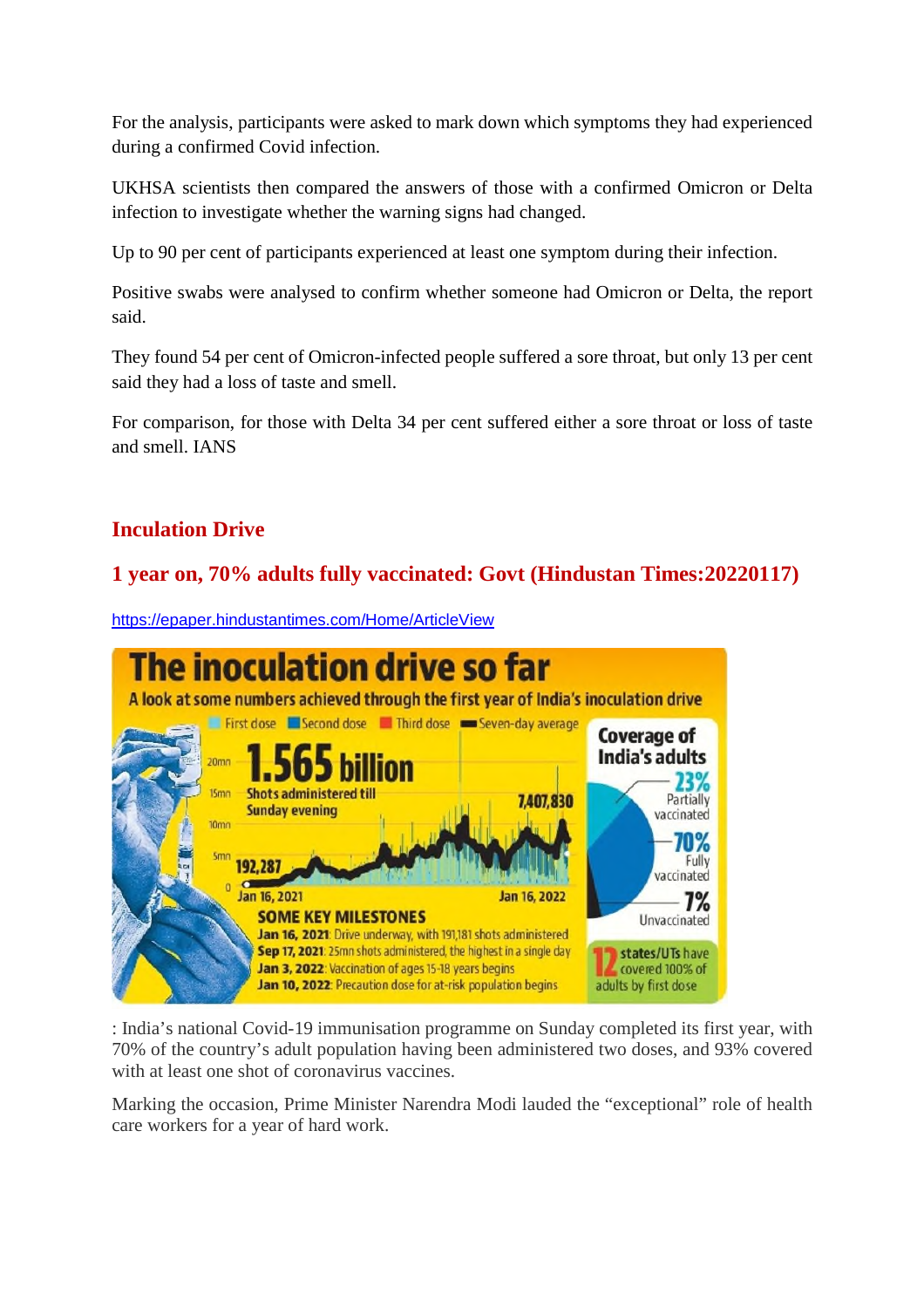In India, the first shot of a Covid-19 vaccine administered outside of a trial setting was on January 16, 2021. Since then, a total of around 1.565 billion doses has been administered across the country to nearly 908 million people, according to government data.

"Today we mark #1YearOfVaccineDrive. I salute each and every individual who is associated with the vaccination drive. Our vaccination programme has added great strength to the fight against Covid-19. It has led to saving lives and thus protecting livelihoods," the Prime Minister tweeted on Sunday. "At the same time, the role of our doctors, nurses and healthcare workers is exceptional. When we see glimpses of people being vaccinated in remote areas, or our health care workers taking the vaccines there, our hearts and minds are filled with pride," he added.

Union health minister Mansukh Mandaviya said that the manner in which the vaccination drive has commenced demonstrates the country's willpower. "It is a result of joint effort of the entire country and PM Narendra Modi's commitment that in times of the crisis, India not only developed and manufactured Covid vaccines, but also vaccinated a large chunk of its population within a year. The first year of the vaccination demonstrates India's willpower," he wrote in Hindi on Twitter.

India's vaccination drive officially kicked off in January last year, with the initial recipients being millions of health care and frontline workers who were directly dealing with Covid-19 patients. Later, the drive was opened up for the general public in a phased manner – from March 1 for people aged 60 and above; from April 1, for everyone above the age of 45 years; for all adults from May 1; and for teenagers between the ages of 15 and 18 starting January 3, 2022.

Till Sunday evening, about 1.565 billion doses were administered across the country, as per government data, with 907.5 million of these shots being first doses, 655.8 being second doses, and another 4.3 million being precautionary, or booster, jabs.

In total, 873.6 million adults (93% of the country's population above 18) have received at least one shot of the vaccine, with 655.8 million (69.8% of adults) being fully vaccinated. About 218 million (23.2%) people have received only one dose so far. Furthermore, another 33.9 million shots have been administered among the roughly 74 million children in the country between the ages of 15 and 18 years, covering 45.7% of the age group.

In the global context, India's coverage of 65.2% of its entire population (not just adults) having been administered at least one shot places it ahead of the global average of 59.9%. However, India's two-dose coverage of 46.9% of the population lags the global average of 50%, according to Our World In Data. While India's coverage comfortably exceeds nations such as Pakistan (45% population given a shot), Russia and Bangladesh (51%), it lags several other nations such as Iran (71%), United States (75%), United Kingdom (76%) and Brazil (77%).

The drive was put in motion on January 3, 2021, when national drugs regulator, Drugs Controller General of India (DCGI), VG Somani, granted approval for restricted use in emergency situation to two vaccines: Covaxin and Covishield.

While Bharat Biotech, in collaboration with the Indian Council of Medical Research (ICMR), developed and manufactured Covaxin, the vaccine developed by Oxford University and AstraZeneca is being locally manufactured by the Serum Institute of India under the brand name Covishield. Together, these two account for more than 99.7% of all shots administered in the country, with the latter alone accounting for 86.3% of the overall figure.

Six more vaccines – Gamaleya's Sputnik V, Moderna's mRNA shot, Zydus Cadila's ZyCoV-D, Johnson & Johnson's Ad26.COV2.S, Novavax's Covovax, and Biological E's Corbevax – have also been granted emergency use authorisation. Among these, however, only Sputnik V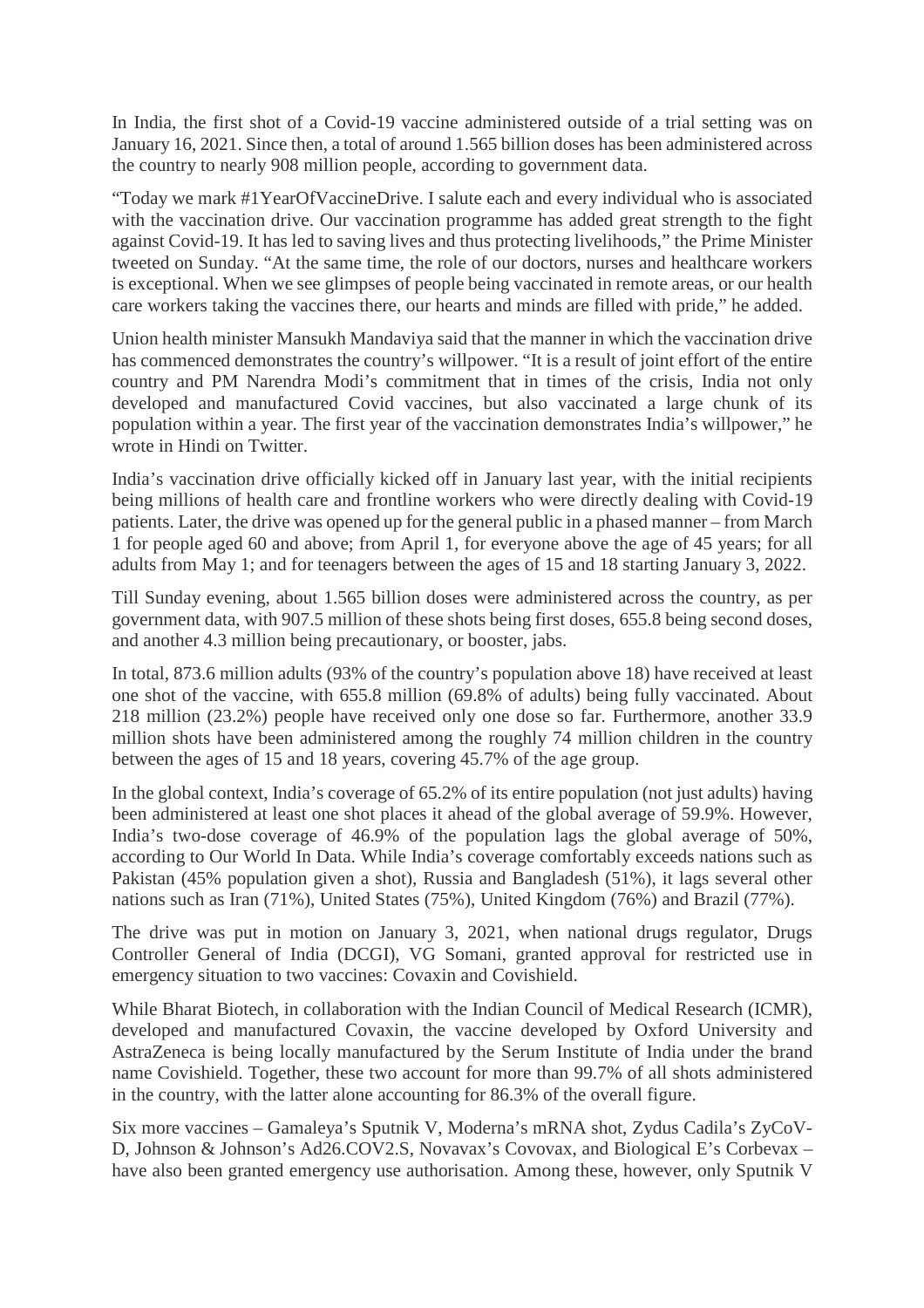has been rolled out in a limited manner in a handful of private hospitals across the country, while the remaining five are yet to be made a part of the vaccination drive.

To be sure, the first year of the drive has not been without challenges.

One of the largest issues has been the patchy rate of vaccination. At times, it has soared to averaging more than 10 million doses a day, and at other times, it has dropped to under 1.4 million shots a day. By the end of September, when India was averaging 10 million shots a day, it looked like the country was set to hit its target of fully vaccinating everyone by the end of 2021. But then, by early October, this pace dropped to under 3 million (government officials attributed the festive season for the drop).

One of the reasons for this patchy pace (at least in the initial weeks) was supply. In the initial months of the drive being thrown open to all adults, several states complained to the Centre about the supplies of shots being handed to them.

Both these issues, however, appear to have been ironed out now. Average vaccination pace has been promising in recent weeks (around 7.4 million/day), while supply issues have been sorted to a large extent (as on Sunday, states have with them a surplus of 141 million doses, as per government data).

"The Union government is committed to accelerating the pace and expanding the scope of Covid-19 vaccination throughout the country... The vaccination drive has been ramped up through availability of more vaccines, advance visibility of vaccine availability to states and UTs for enabling better planning by them, and streamlining the vaccine supply chain," the Union health ministry said.

Experts say vaccination is key in reducing the risk of deaths due to Covid-19 considerably.

"Vaccination is an important tool; as it has been established that vaccines significantly prevent the risk of getting severe form of the disease and death. Those who are yet to take the shot must take it as soon as possible," said Dr GC Khilnani, former head, department of pulmonary medicine, All India Institute of Medical Sciences, Delhi.

#### **Covid norms amid surge**

#### **Teams fan out to enforce Covid norms amid surge (Hindustan Times:20220117)**

https://epaper.hindustantimes.com/Home/ArticleView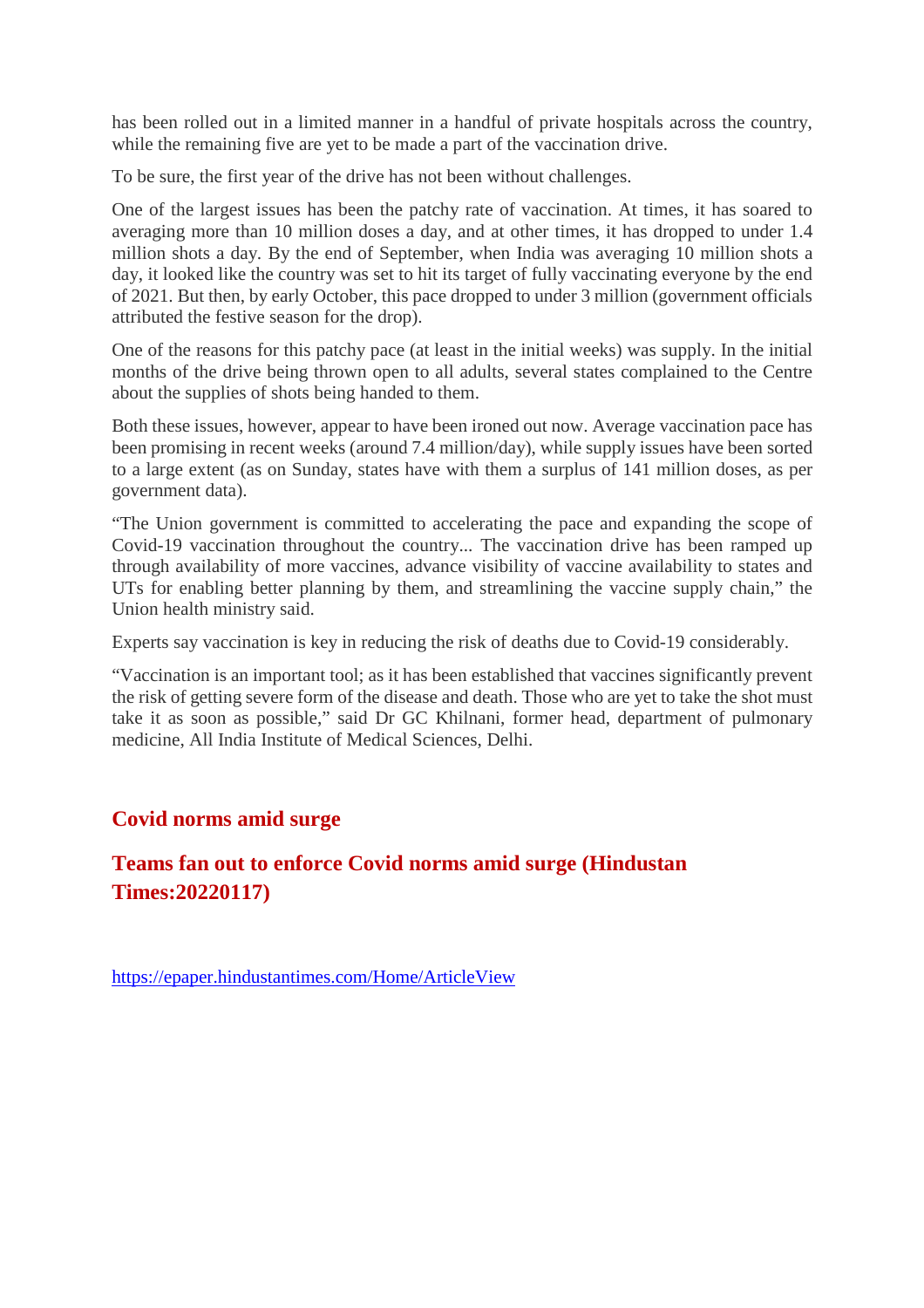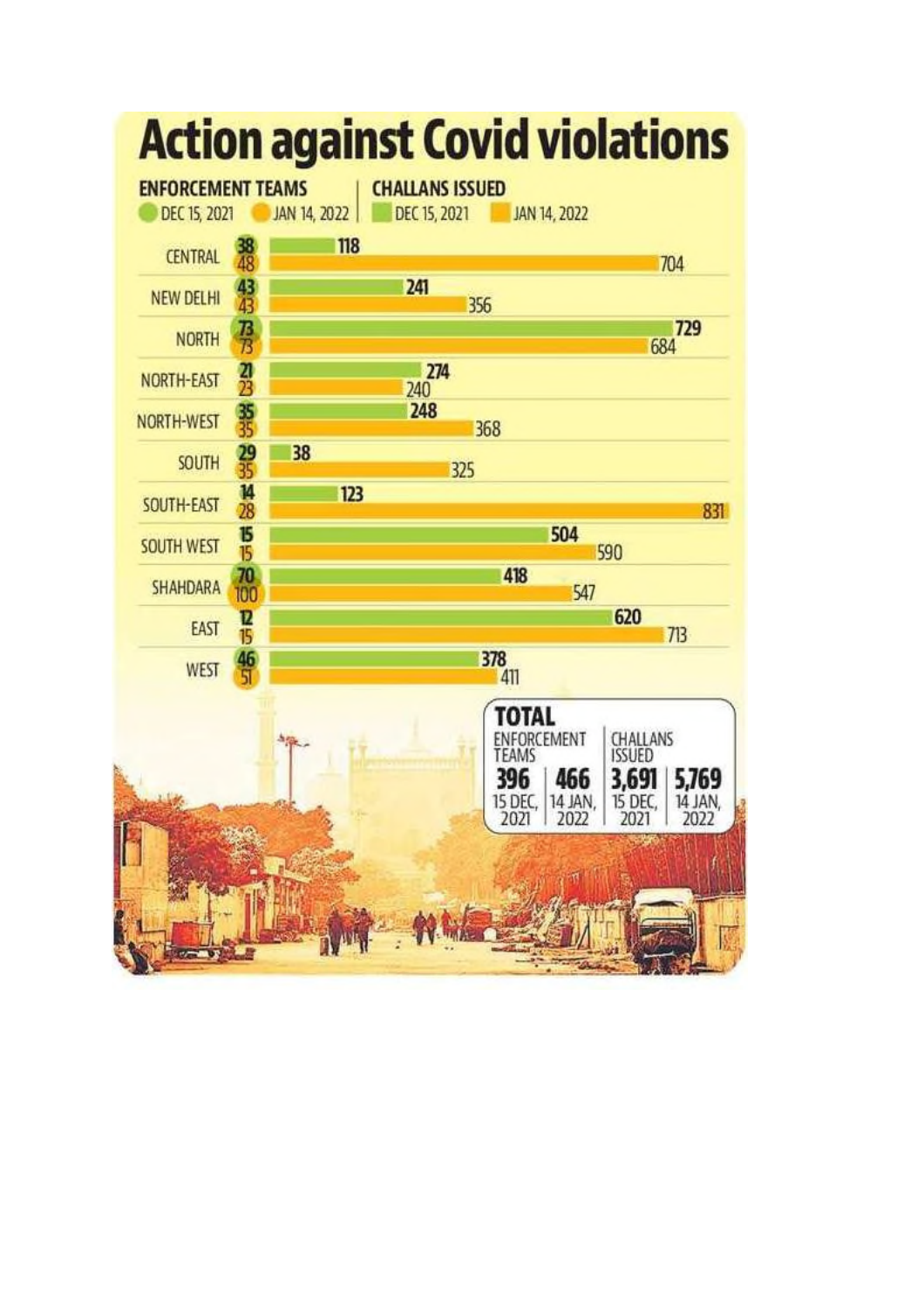**Positivity at 27.9%**

**Daily tally dips to 10-day low of 18k, positivity at 27.9%(Hindustan Times:20220117)**

**https://epaper.hindustantimes.com/Home/ArticleView**



The Covid-19 test positivity rate in Delhi fell for the first time in nearly four weeks on Sunday, as fresh infections in the city dipped for the third straight day, showed data released by the state government.

Delhi on Sunday added 18,286 cases of Covid-19, down from 20,718 the previous day, and the fewest in a day since January 7, when the city recorded 17,335 infections.

The data showed that 28 people also died of the infection.

The case spike on Sunday came on the back of just over 65,000 tests, of which 27.87% samples returned positive results. This number, known as the test positivity rate, dipped from 30.6% on Friday and Saturday, and, on a day-to-day basis, fell for the first time since December 23 last year. Since then, this number has either increased or remained the same every day.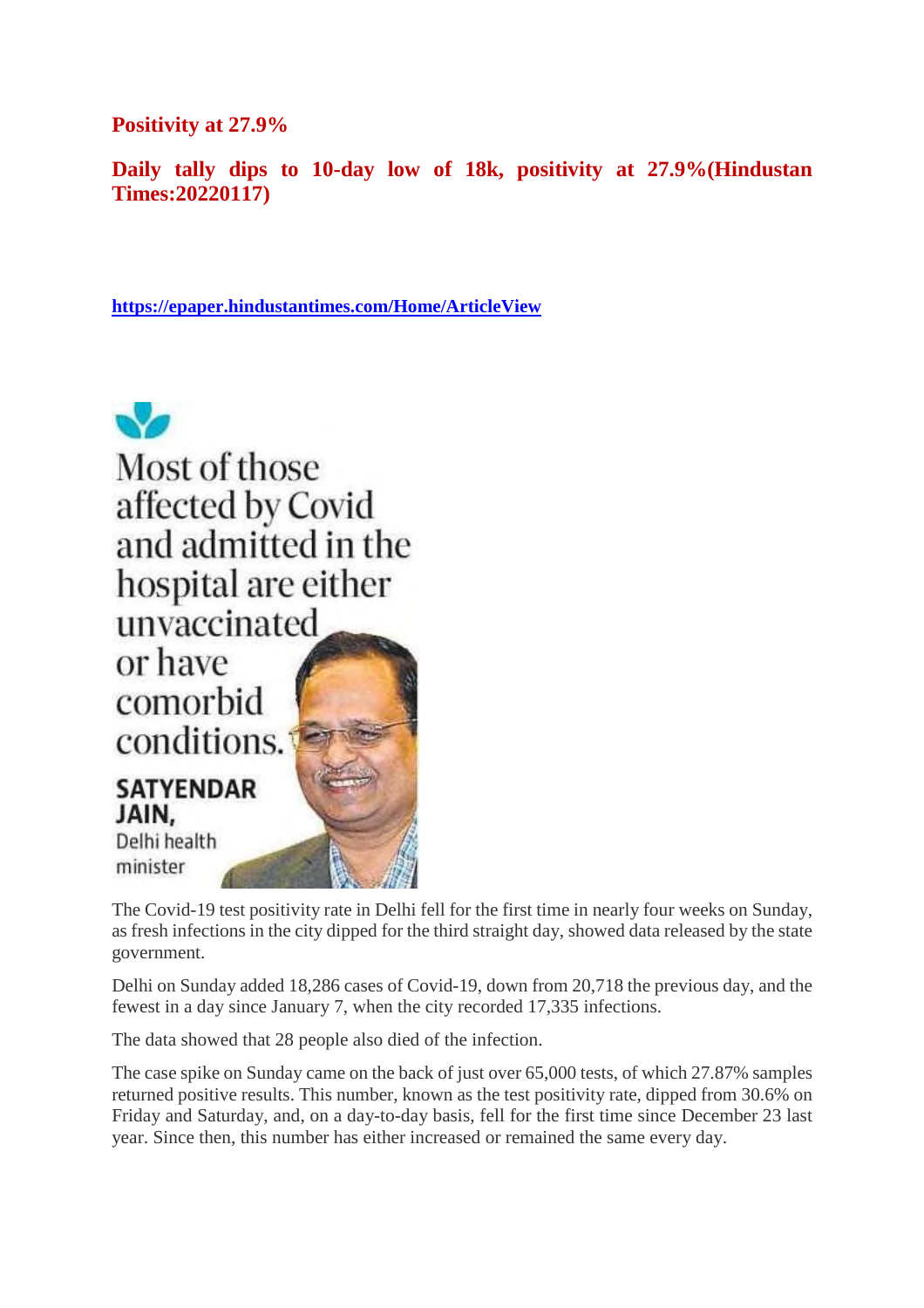To be sure, testing has also dipped in Delhi over the past few days, dipping from over 105,000 tests on January 12, to 98,832 tests the day after that, then 79,758 on Friday, 67,624 on Saturday, and finally 65,621 on Sunday. State health minister Satyendar Jain, however, said that everyone in the city who needs to get a test is being tested.

These numbers come even as hospitalisation numbers in the Capital remain a fraction of all infections, with over 82% of all beds free in the city's medical facilities.

According to the government's Sunday bulletin, just over 2,700 Covid-19 patients are hospitalised, leaving 12,788 of the city's 15,499 beds free.

Of those in hospital, 738 are in intensive care units and 835 others need medical oxygen support, of whom 123 are on ventilators.

Jain said most hospitalised Covid-19 patients are either unvaccinated, or have comorbidities.

"The trend indicates that the number of cases in Delhi is decreasing, but the government is still keeping a close eye on the Covid cases, and it will take some time to understand the trend. Most of those affected by Covid and admitted in the hospital are either unvaccinated or have comorbid conditions," said Jain in a media briefing.

The minister said Delhi government is prepared to operationalise a total of 37,000 Covid-19 beds. "We can double the number of beds overnight if necessary, but because the number of hospitalised patients is currently so low, the need to increase the number of beds doesn't look like arising," he said.

#### **Covid Cases (The Aaian Age:20220117)**

http://onlineepaper.asianage.com/articledetailpage.aspx?id=16103963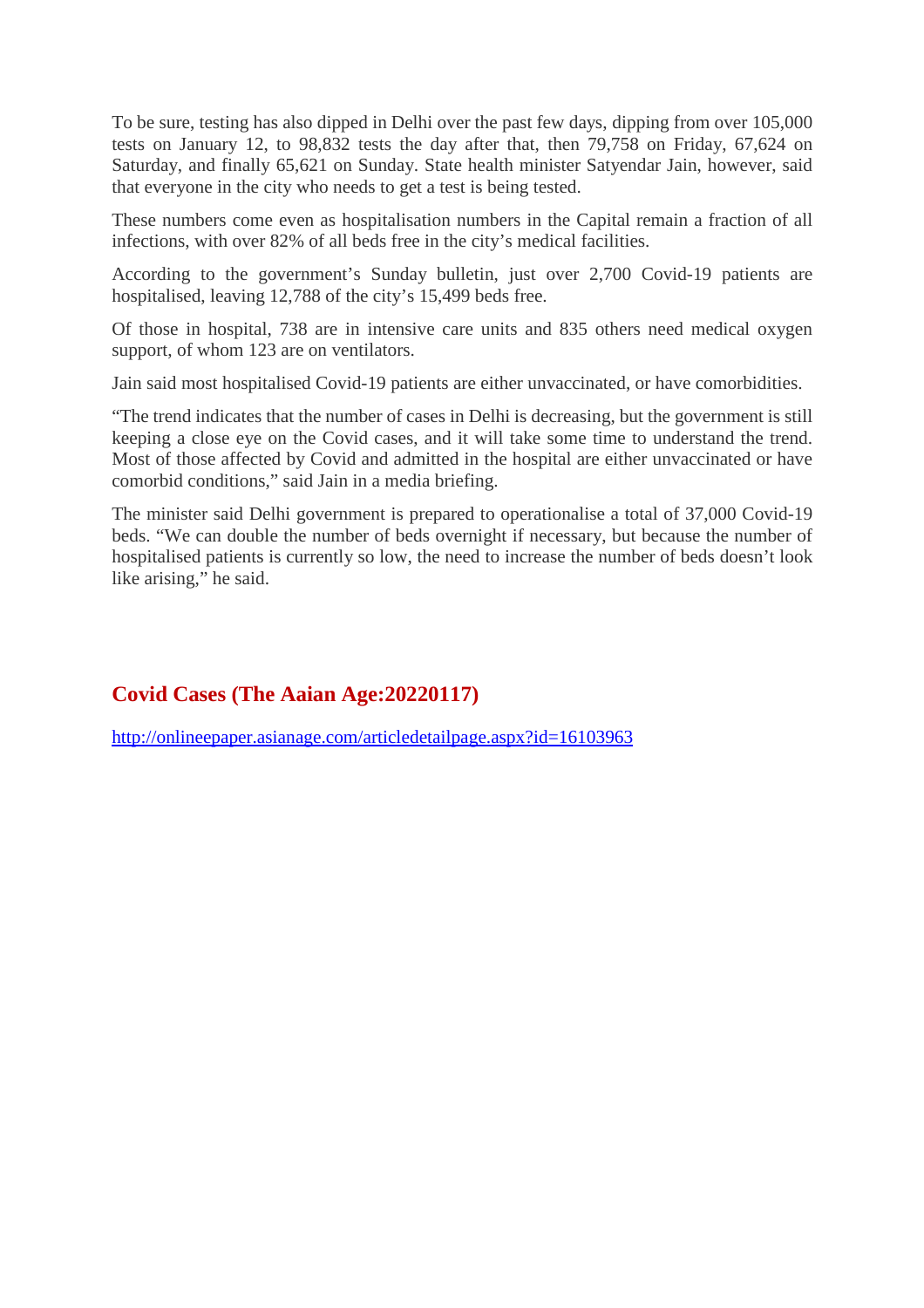## ■ 3 times more Covid tests in city than recommended by ICMR: Jain Delhi logs 18,286 Covid cases, 28 deaths, positivity 27.87%

#### **AGE CORRESPONDENT** NEW DELHI, JAN. 16

Delhi on Sunday recorded 18,286 Covid-19 cases<br>along with 27.87 per cent positivty rate.

There were 65,621 Covid-19 tests conducted and 28 deaths logged according<br>to the Delhi state health bulletin. As per the data,<br>2591 Covid-19 positive patients were hospitalised and 21,846 patients recovered or were discharged.

Delhi health minister Satyendar Jain sought to nix concerns over "fewer" Covid testing in the<br>national capital, saying<br>the diagnostic tests being conducted in the city is three times the number recommended by ICMR. All those who need to undergo testing are being tested, he said.

According  $t<sub>0</sub>$ the Centre's new guidelines,<br>asymptomatic patients do not need to undergo a test. Also, contacts of laboratory-confirmed Covid-19 patients do not require a test unless they have comorbidities or are aged above 60.

Jain said these new<br>guidelines on testing have come after thoughtful consideration. Delhi conducted 67,624 tests on Friday and 79,578 on Thursday.

and 19,000 on Thursday<br>The city on Thursday<br>reported 28,867 Covid-19<br>cases, the sharpest<br>single-day spike since the



A healthworker administers a dose of Covid-19 vaccine to an elderly person in New Delhi on Sunday. The countrywide vaccination drive against Covid-19 on Sunday com- $-DTI$ pleted one year.

beginning of the pandemic, after the city conducted 98,832 tests on Wednesday.

admissions "Hospital have plateaued and Covid positivity rate will also<br>come down. Restrictions by the Delhi government has impacted the spread of Covid-19. We will monitor the situation for three to four days before reviewing the curbs," he said.

ACCORDING TO the Centre's new quidelines, asymptomatic patients do not need to undergo a test. Also, contacts of laboratory-confirmed Covid-19 patients do not require a test unless they have comorbidities or are aged above 60.

On Saturday, Jain had said that it seems the national capital has reached its peak in Covid-19 infections and the government will think of easing restrictions when the daily cases decline to 15,000.

Delhi on Saturday<br>reported 20,718 Covid-19 cases and 30 fatalities while the positivity rate stood at 30.64 per cent, according to health department data.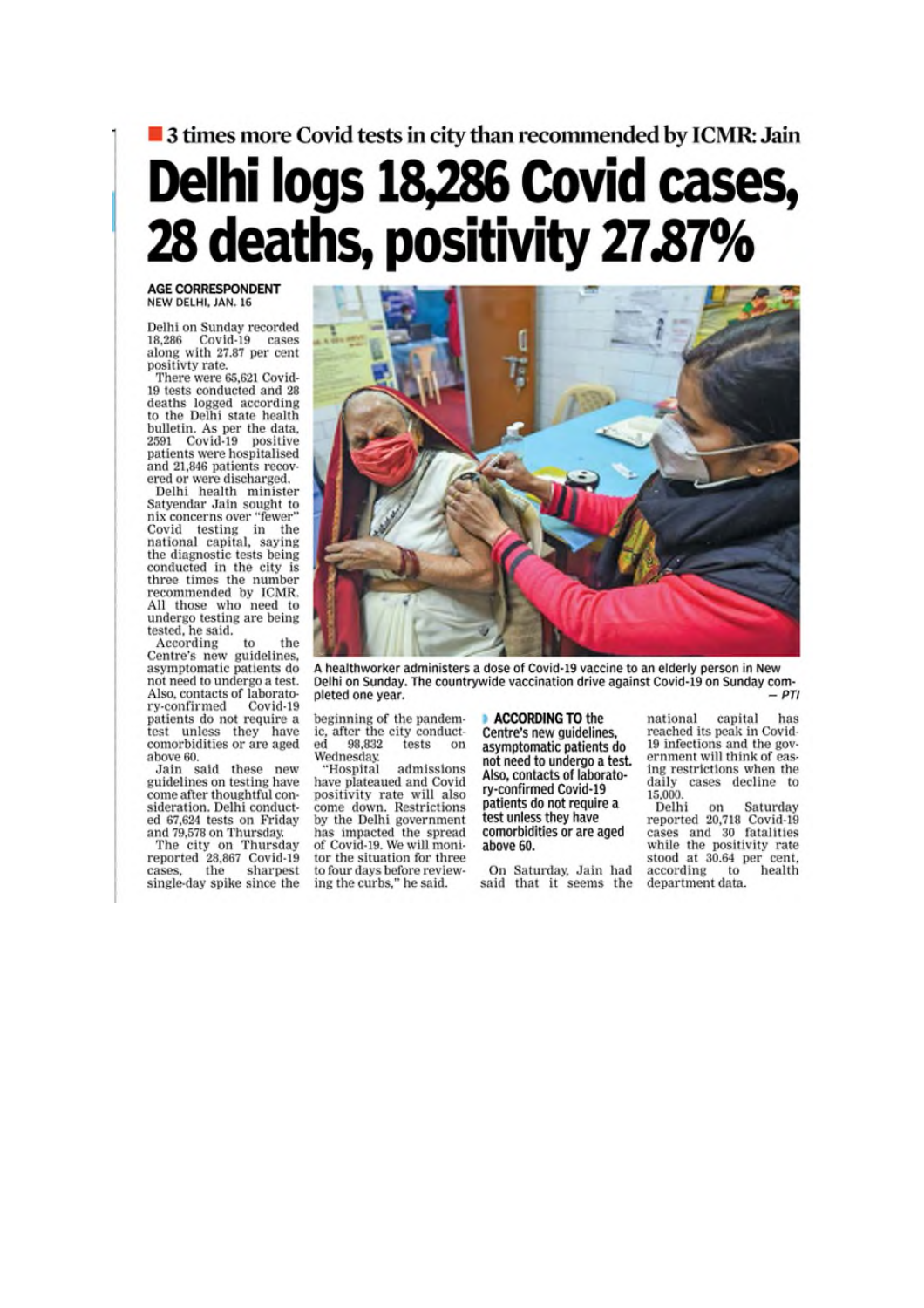#### **Vaccines**

**ऐतहासक अभयान का एक साल परू ा, द ु नया मसबसे तजे भारत ने लगाई वै सीनउपलिध:70 लोगको दोनख ुराक लगी(Hindustan:20220117)**



 $\bullet$  दिल्ली में सभी लोगों को पहली खुराक दी गई, 80 फीसदी वयस्क आबादी को दोनों खुराक लगीं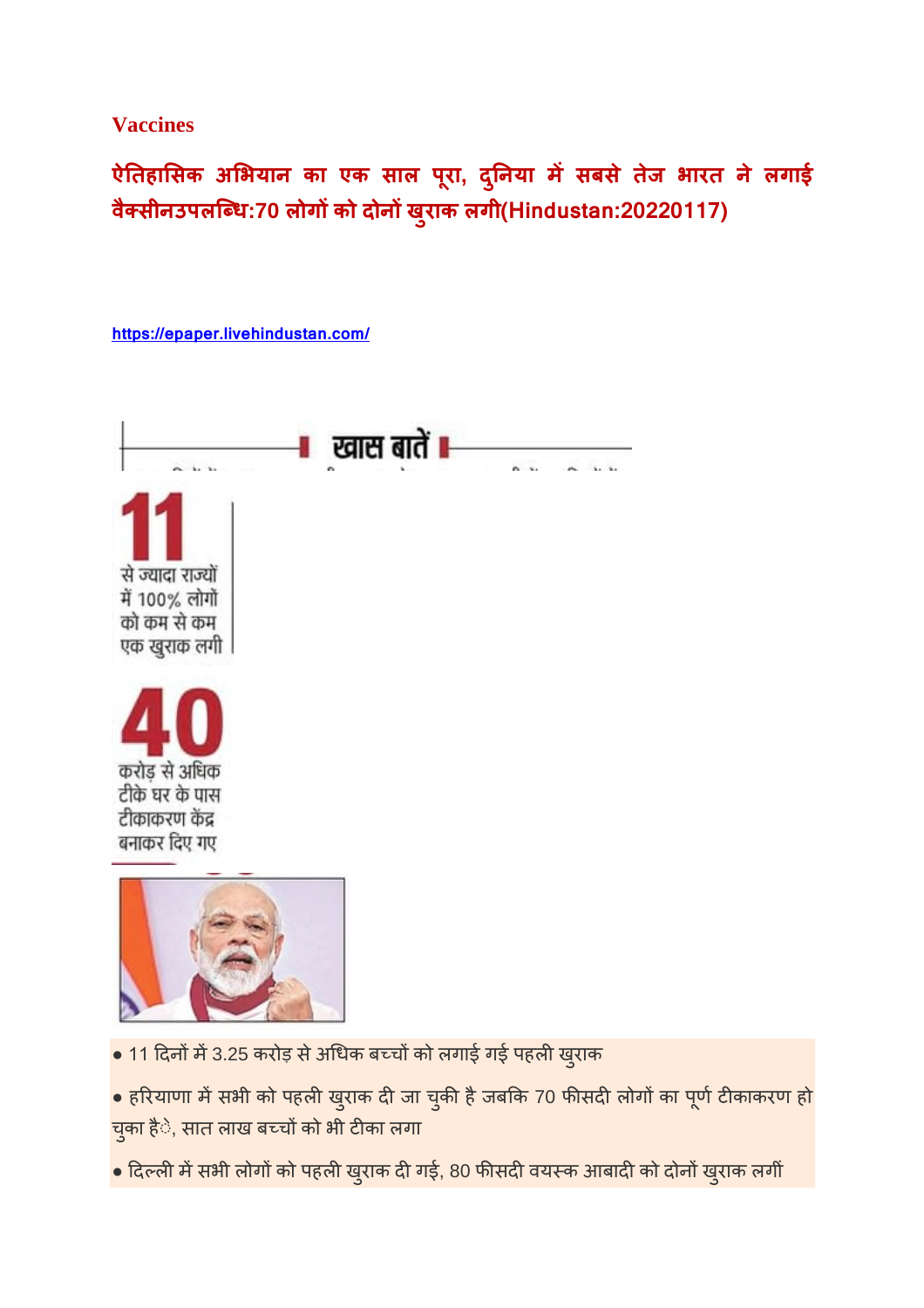• यूपी में 30 जिलों में 95 फीसदी से ज्यादा लोगों को वैक्सीन की पहली डोज मिली। गौतमबुद्ध नगर सहित पांच जिलों की पूरी आबादी को पहली खुराक दी जा चुकी

#### **मदद**

#### **100 देशको दए टके**

आईसीएमआर के महानिदेशक डॉ बलराम भार्गव ने कहा, यह दुनिया का सबसे बड़ा टीकाकरण अभियान है। हमने 'वसुधैव कुटुम्बकम' के अपने दर्शन के अनुरूप 100 से अधिक देशों को टीके उपलब्ध कराए।

#### **नई दल| हदुतान यूरो**

कोरोना के खिलाफ जंग में देश ने एक ऐतिहासिक उपलब्धि हासिल की है। केंद्रीय स्वास्थ्य मंत्री मनसुख मंडाविया ने रविवार को बताया कि देश की 70 फीसदी वयस्क आबादी को टीके की दोनों ख़्राक दी जा चुकी हैं जबकि 93 फीसदी को पहली खुराक मिल चुकी है। प्रधानमंत्री नरेंद्र मोदी ने इसे एक बड़ी उपलब्धि बताते हुए स्वास्थ्यकर्मियों और डॉक्टरों की सराहना की है।

**अमीर देशों से ज्यादा तेज भारत में टीकाकरण :** देेश में टीकाकरण की शुरुआत बीते साल 16 जनवरी को हुई थी। इस दौरान औसतन 42.6 लाख टीके रोज लगाए गए जो कि अमेरिका और ब्रिटेन जैसे देशों से कई गुना ज्यादा हैं। स्वास्थ्य मंत्रालय के मुताबिक, रविवार देर रात तक 76 करोड़ टीके महिलाओं और 80 करोड़ टीके पुरुषों को लगाए जा चुके थे। खास बात यह है कि कोरोना महामारी के बीच100 करोड़ टीके ग्रामीण क्षेत्रों में लगाए गए। इतना ही नहीं, दिल्ली समेत 11 से ज्यादा राज्य ऐसे हैं जहां पूरी आबादी को कम से कम टीके की एक खुराक दी जा चुकी है।

**दुनया अचंभत :** वाय मंी मंडावया ने इस मौके पर वदेश नमत टके 'कोवैसीन' पर आधारित डाक टिकट भी जारी किया। उन्होंने कहा कि यह भारतीयों के लिए गर्व का पल है और पूरा विश्व भारत के कोविड-रोधी टीकाकरण अभियान की उपलब्धि से अंचभित है। सरकार और निजी क्षेत्र ने टीका अनुसंधान पर मिलकर काम किया और नौ महीने में एक स्वदेशी कोविड टीके को विकसित किया। साथ ही टीके को मंजूरी देने की प्रक्रिया को भी सरल बनाया गया।

स्वास्थ्य मंत्रालय ने दावा किया कि टीकाकरण के लिए काफी कम जनसंख्या वाले कई विकसित पश्चिमी देशों की तुलना में भारत का टीकाकरण कार्यक्रम सबसे सफल और सबसे बड़े टीकाकरण कार्यक्रमों में से एक रहा है।

### **चनु ौती**

#### **सात फसदलोग बाक**

अभी भी देश में सात फीसदी आबादी ऐसी है, जिसे अब तक एक भी टीका नहीं लगा। वहीं, 31 फीसदी आबादी ऐसी है, जिनको अब तक दोनों टीके पूरी तरह नहीं लग पाए हैं।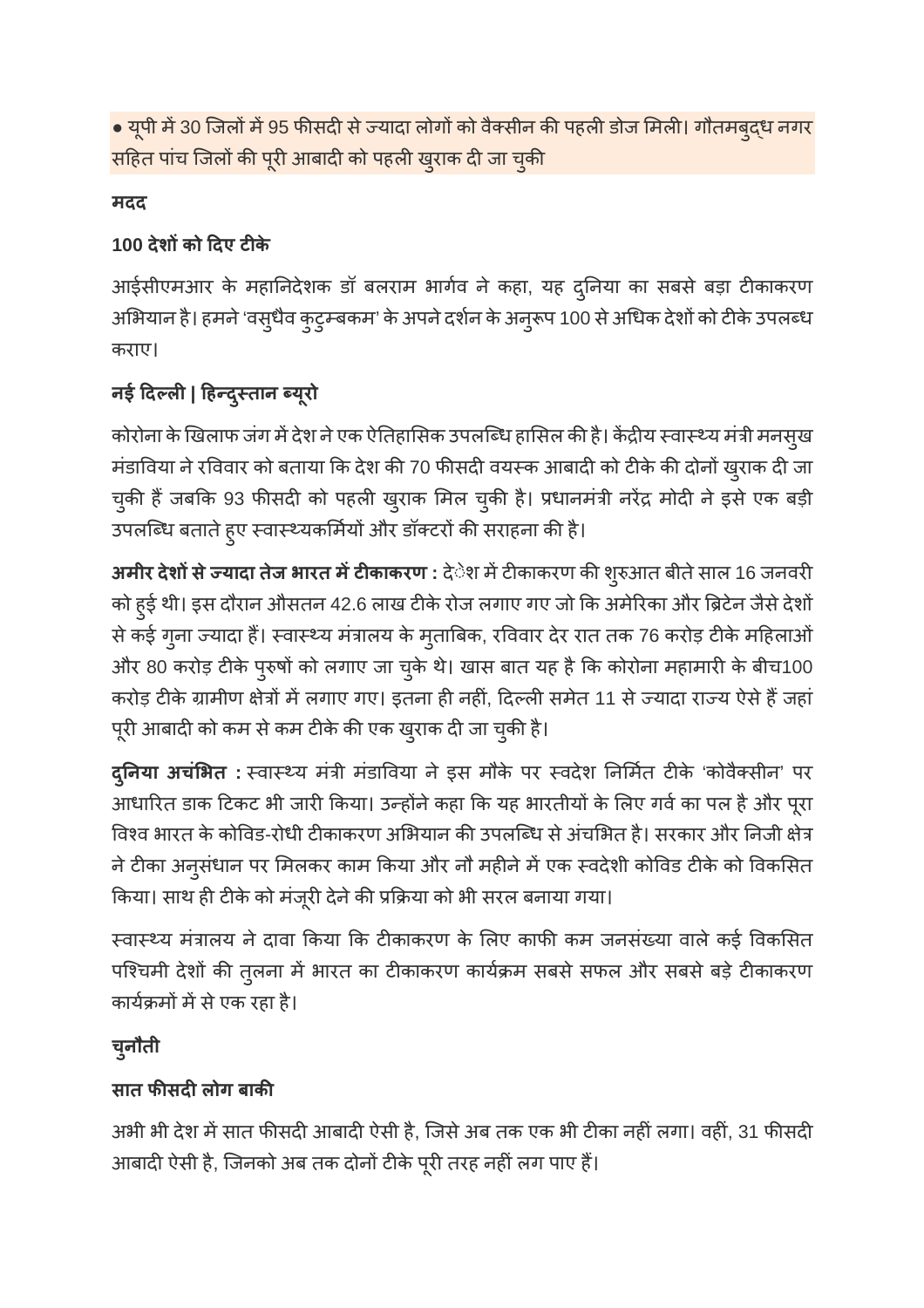मैं टीकाकरण अभियान से जुड़े प्रत्येक व्यक्ति को सलाम करता हूं। हमारे चिकित्सकों, नर्सों व स्वास्थ्यकर्मियों की भूमिका असाधारण रही। जब हम सुदूर इलाकों में स्वास्थ्यकर्मियों को टीके लेकर जाते हुए देखते हैं, तो दिल गर्व से भर उठता है।

**-नरेंद्र मोदी,** प्रधानमंत्री

#### **Infection**

**सक ुू न: दलमअसबाद सं मण दर मगरावट आई(Hindustan:20220117)**

#### **राहत**

- **रववार को सं मण दर घटकर 27.87 फसदतक पहुंच गई**
- **नए केस भी 18 हजार के करब मले, सं मण थमनेके संकेत**

#### **!!!!!!!!!!!!!!**

- संसमस संसमस संसम संस संसम संसमस संसमसम
- समसम समसम समम सम समम समसम समसमम

#### **नई दल| वरठ संवाददाता**

राजधानी दिल्ली में रविवार को कोरोना संक्रमण दर में गिरावट आई और यह 27.87 फीसदी दर्ज की गई। तीसरी लहर में पहली बार संक्रमण दर में कमी देखी गई है। इतना ही नहीं, नए मामले भी कम होकर 18286 तक आ गए हैं और 28 लोगों ने कोरोना से जान गंवाई जो अन्य दिनों के मुकाबले कम है।

दिल्ली में शनिवार को संक्रमण दर 30.64 फीसदी, शुक्रवार को 30.64 फीसदी, गुरुवार को 26.22 फीसदी, बुधवार को 26.22 फीसदी और मंगलवार को 25.65 फीसदी दर्ज की गई थी। करीब दो हफ्तों से इमें लगातार बढ़त जारी थी लेकिन रविवार को इसमें गिरावट दर्ज की गई। नए मामले कम आने से सक्रिय केस 89819 रह गए। इनमें से 68411 मरीज घर पर रहकर इलाज करा रहे हैं । विभिन्न अस्पतालों में 2591 मरीज इलाज करा रहे हैं।

#### **िथरता के संकेत**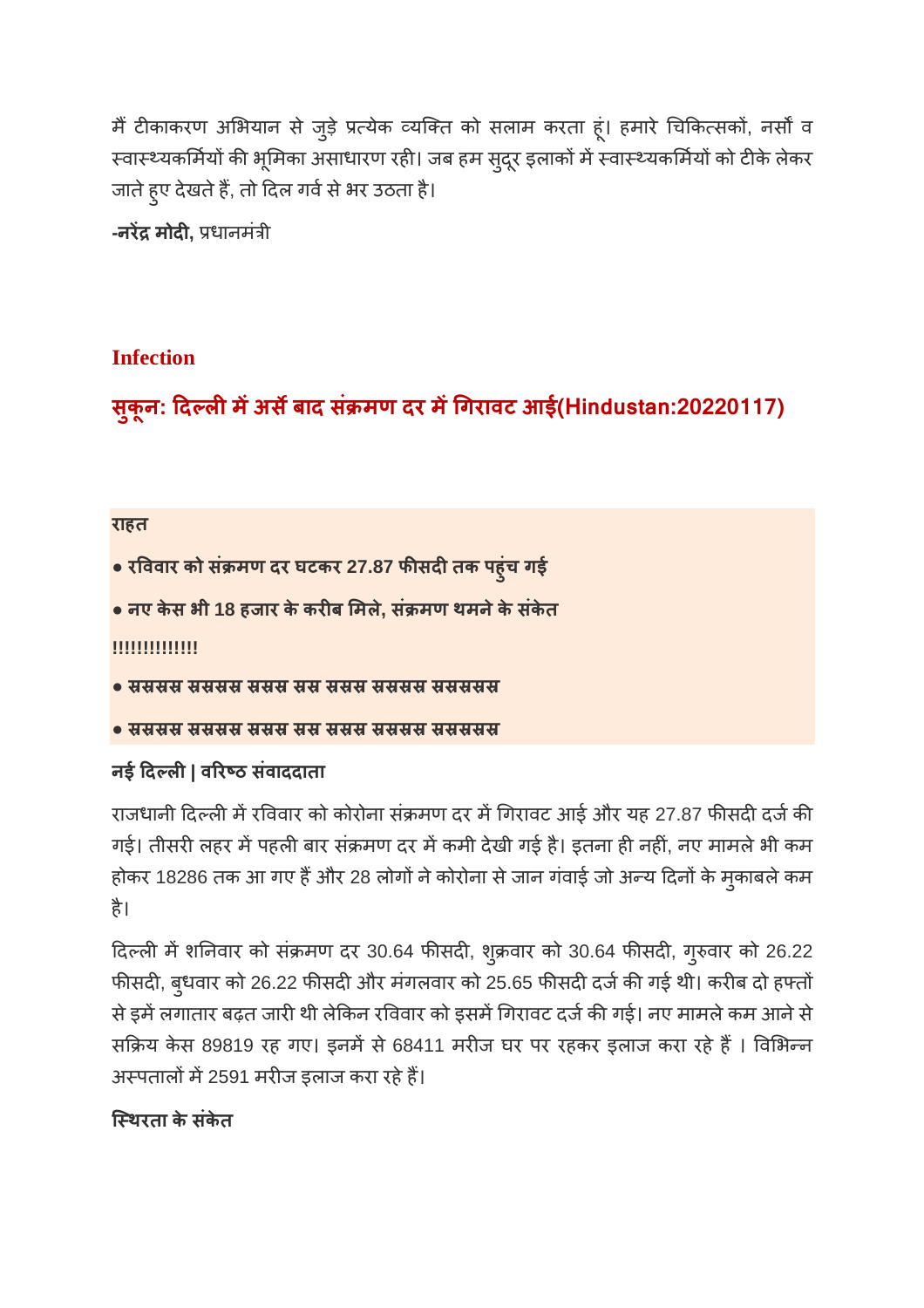#### **Health Care Services**

#### **नजी अपतालमकोरोना केगंभीर मरज बढ़े(Hindustan:20220117)**

पहले से मधुमेह, रक्तचाप जैसी बीमारियों से संक्रमित शुगर के स्तर और रक्तचाप को नियंत्रित रखने की कोशिश करें। अन्य बीमारियों से पीड़ित मरीज भी सावधानी बरतें। साथ ही भीड़ भाड़ वाली जगह जानेसेजहां तक संभव हो बच। करबी लोग भी बना माक के उनसेन मल। **-डॉटर नीरज नचल,** एडीशनल ोफेसर, एस

#### **अपताल वटलेटर बेड भरे**

होली फैमिली 18 18 सर गंगाराम 12 12 बीएलकपुर अपताल 08 08 फोटस , शालमार बाग 06 06 कलावती सरन 05 05 आकाश 03 03 मैस ईट/वेट लॉक **03** 03 **यहां80 सेअधक वटलेटर बेड भरे** एम्स ट्रामा सेंटर 41 33

सफदरजंग अपताल 31 22

#### **नई दल| हेमवती नंदन राजौरा**

दिल्ली में कोरोना के गंभीर मरीज तेजी से बढ़े हैं। पिछले छह दिनों में अस्पतालों में वेंटिलेटर और आईसीयू में भर्ती मरीजों की संख्या 80 फीसदी तक बढ़ी है।

कुछ निजी अस्पतालों में तो सभी कोविड वेंटिलेटर बेड फुल हैं, जबकि कुछ ऐसे भी हैं, जहां अभी आधे कोविड वेंटिलेटर बेड खाली हैं। हालांकि, अस्पतालों में भर्ती अधिकतर गंभीर कोरोना मरीज दूसरी बीमारियों के चलते भर्ती हुए थे, लेकिन अस्पताल की जांच में कोरोना पीड़ित मिले।